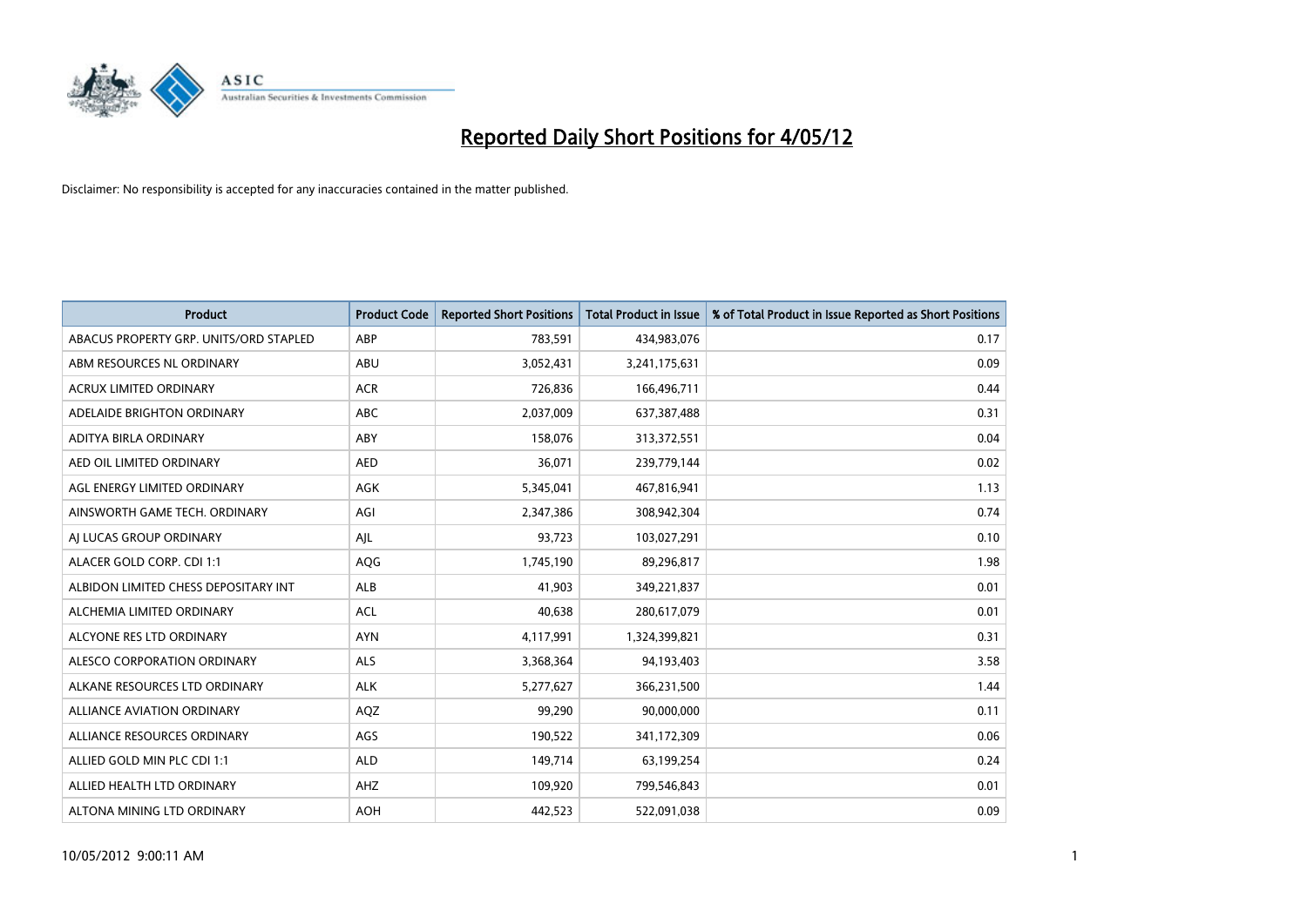

| <b>Product</b>                          | <b>Product Code</b> | <b>Reported Short Positions</b> | <b>Total Product in Issue</b> | % of Total Product in Issue Reported as Short Positions |
|-----------------------------------------|---------------------|---------------------------------|-------------------------------|---------------------------------------------------------|
| ALUMINA LIMITED ORDINARY                | <b>AWC</b>          | 88,314,814                      | 2,440,196,187                 | 3.60                                                    |
| AMALGAMATED HOLDINGS ORDINARY           | AHD                 | 5,101                           | 157,613,022                   | 0.00                                                    |
| AMCOM TELECOMM. ORDINARY                | AMM                 | 5,000                           | 241,491,904                   | 0.00                                                    |
| AMCOR LIMITED ORDINARY                  | AMC                 | 5,191,987                       | 1,206,684,923                 | 0.42                                                    |
| AMP LIMITED ORDINARY                    | AMP                 | 3,463,987                       | 2,894,931,180                 | 0.11                                                    |
| AMPELLA MINING ORDINARY                 | <b>AMX</b>          | 2,938,523                       | 240,600,493                   | 1.20                                                    |
| ANSELL LIMITED ORDINARY                 | <b>ANN</b>          | 2,822,091                       | 130,656,668                   | 2.17                                                    |
| ANTARES ENERGY LTD ORDINARY             | AZZ                 | 136,087                         | 260,000,000                   | 0.05                                                    |
| ANZ BANKING GRP LTD ORDINARY            | ANZ                 | 15,067,442                      | 2,679,519,517                 | 0.54                                                    |
| APA GROUP STAPLED SECURITIES            | <b>APA</b>          | 5,784,219                       | 644,485,583                   | 0.89                                                    |
| APN NEWS & MEDIA ORDINARY               | <b>APN</b>          | 27,801,701                      | 649,010,756                   | 4.29                                                    |
| AQUARIUS PLATINUM. ORDINARY             | <b>AOP</b>          | 11,970,074                      | 470,312,578                   | 2.53                                                    |
| AQUILA RESOURCES ORDINARY               | <b>AQA</b>          | 5,428,836                       | 411,804,442                   | 1.29                                                    |
| ARAFURA RESOURCE LTD ORDINARY           | <b>ARU</b>          | 9,944,866                       | 396,004,144                   | 2.50                                                    |
| ARB CORPORATION ORDINARY                | <b>ARP</b>          | 36,956                          | 72,481,302                    | 0.06                                                    |
| ARDENT LEISURE GROUP STAPLED SECURITIES | AAD                 | 200,338                         | 334,209,401                   | 0.07                                                    |
| ARISTOCRAT LEISURE ORDINARY             | <b>ALL</b>          | 17,328,497                      | 550,502,889                   | 3.17                                                    |
| ASCIANO LIMITED ORDINARY                | <b>AIO</b>          | 1,532,543                       | 975,385,664                   | 0.16                                                    |
| ASG GROUP LIMITED ORDINARY              | ASZ                 | 108,313                         | 172,142,079                   | 0.06                                                    |
| ASPEN GROUP ORD/UNITS STAPLED           | APZ                 | 128,909                         | 596,206,393                   | 0.02                                                    |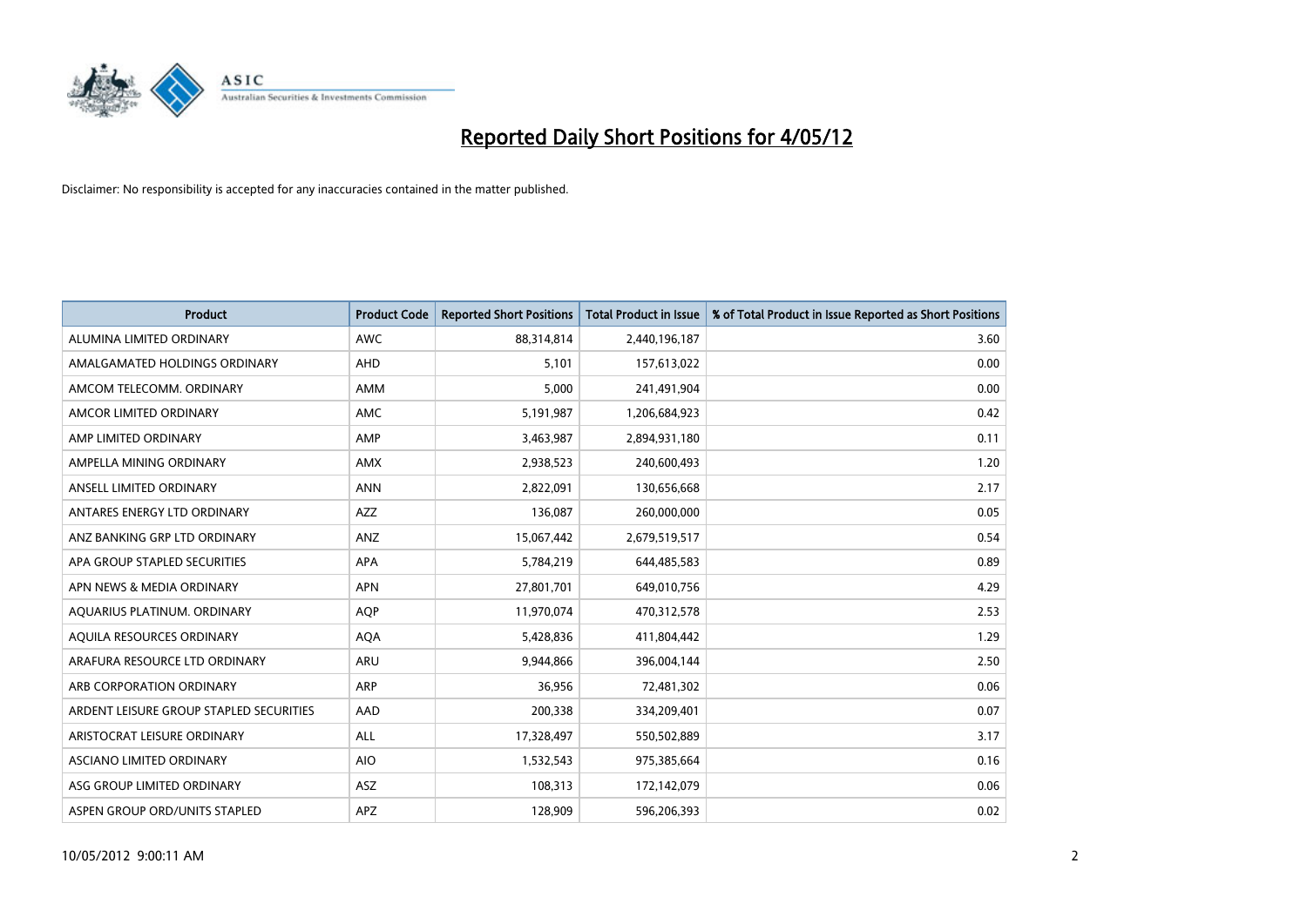

| <b>Product</b>                          | <b>Product Code</b> | <b>Reported Short Positions</b> | <b>Total Product in Issue</b> | % of Total Product in Issue Reported as Short Positions |
|-----------------------------------------|---------------------|---------------------------------|-------------------------------|---------------------------------------------------------|
| ASPIRE MINING LTD ORDINARY              | <b>AKM</b>          | 401,687                         | 620,594,556                   | 0.06                                                    |
| ASTRO JAP PROP GROUP STAPLED SECURITIES | AJA                 | 21,503                          | 58,445,002                    | 0.03                                                    |
| ASX LIMITED ORDINARY                    | <b>ASX</b>          | 3,501,251                       | 175,136,729                   | 1.98                                                    |
| ATLAS IRON LIMITED ORDINARY             | AGO                 | 10,804,625                      | 904,180,993                   | 1.19                                                    |
| AUCKLAND INTERNATION ORDINARY           | AIA                 | 50,000                          | 1,327,230,189                 | 0.00                                                    |
| <b>AURORA OIL &amp; GAS ORDINARY</b>    | <b>AUT</b>          | 5,503,263                       | 411,655,343                   | 1.35                                                    |
| AUSDRILL LIMITED ORDINARY               | ASL                 | 994,932                         | 304,330,623                   | 0.33                                                    |
| AUSENCO LIMITED ORDINARY                | AAX                 | 747,918                         | 123,872,665                   | 0.59                                                    |
| AUSGOLD LIMITED ORDINARY                | <b>AUC</b>          | 50.000                          | 125,223,571                   | 0.04                                                    |
| <b>AUSTAL LIMITED ORDINARY</b>          | ASB                 | 276,342                         | 188,193,007                   | 0.14                                                    |
| AUSTIN ENGINEERING ORDINARY             | ANG                 | 20,460                          | 72,314,403                    | 0.02                                                    |
| AUSTRALAND PROPERTY STAPLED SECURITY    | <b>ALZ</b>          | 443,058                         | 576,846,597                   | 0.08                                                    |
| AUSTRALIAN AGRICULT. ORDINARY           | AAC                 | 615,753                         | 312,905,085                   | 0.18                                                    |
| AUSTRALIAN INFRASTR. UNITS/ORDINARY     | <b>AIX</b>          | 11,394,588                      | 620,733,944                   | 1.85                                                    |
| AUSTRALIAN PHARM, ORDINARY              | API                 | 204,302                         | 488,115,883                   | 0.05                                                    |
| AUTOMOTIVE HOLDINGS ORDINARY            | AHE                 | 14,446                          | 260,579,682                   | 0.00                                                    |
| AVIENNINGS LIMITED ORDINARY             | <b>AVJ</b>          | 225,001                         | 274,588,694                   | 0.08                                                    |
| AWE LIMITED ORDINARY                    | <b>AWE</b>          | 3,614,255                       | 521,871,941                   | 0.71                                                    |
| AZIMUTH RES LTD ORDINARY                | <b>AZH</b>          | 737,418                         | 401,368,304                   | 0.18                                                    |
| AZUMAH RESOURCES ORDINARY               | <b>AZM</b>          | 2,366,475                       | 333,614,096                   | 0.71                                                    |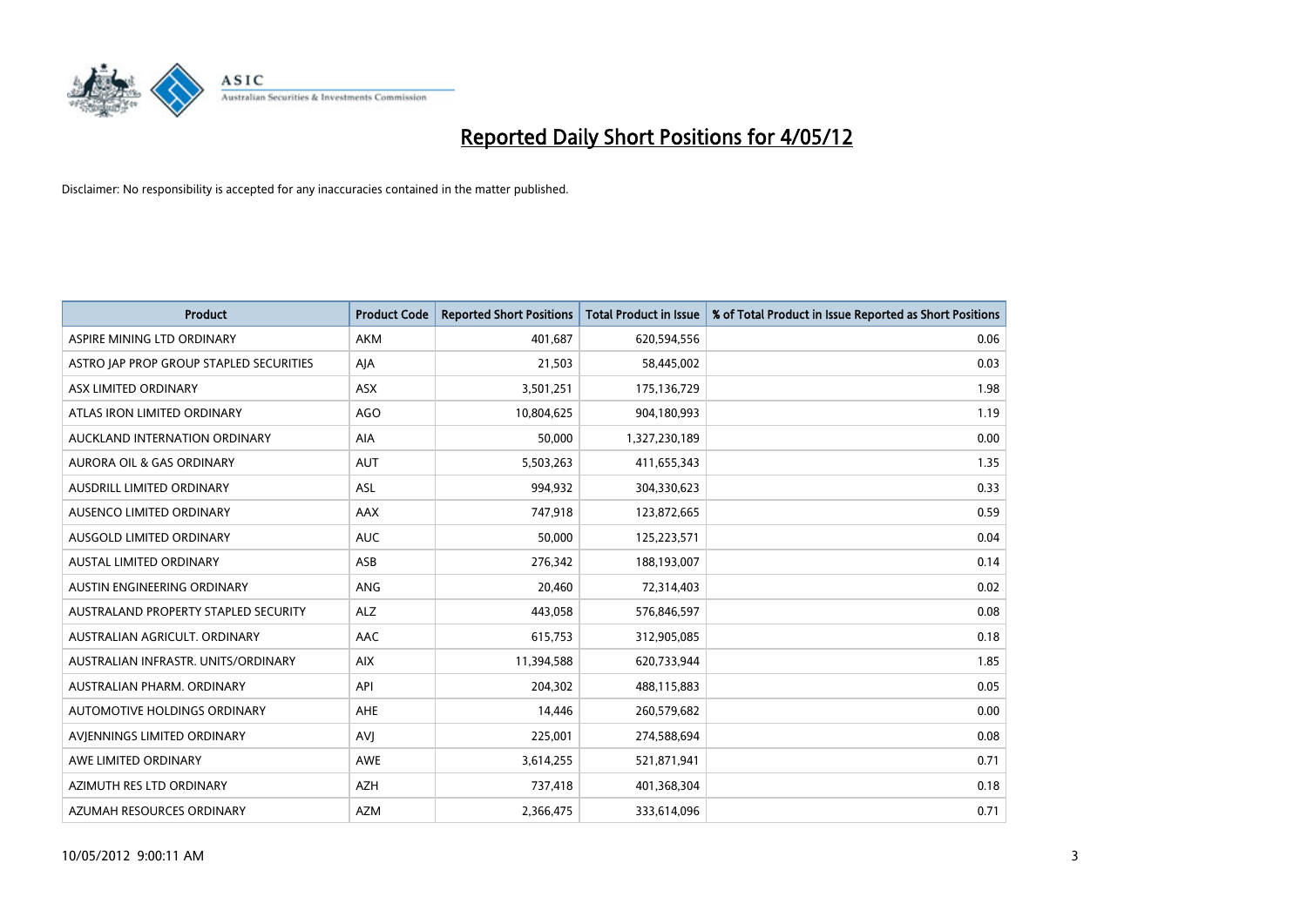

| <b>Product</b>                       | <b>Product Code</b> | <b>Reported Short Positions</b> | <b>Total Product in Issue</b> | % of Total Product in Issue Reported as Short Positions |
|--------------------------------------|---------------------|---------------------------------|-------------------------------|---------------------------------------------------------|
| <b>BANDANNA ENERGY ORDINARY</b>      | <b>BND</b>          | 3,734,039                       | 528,481,199                   | 0.70                                                    |
| BANK OF QUEENSLAND. ORDINARY         | <b>BOQ</b>          | 8,177,707                       | 304,034,664                   | 2.71                                                    |
| <b>BANNERMAN RESOURCES ORDINARY</b>  | <b>BMN</b>          | 10,000                          | 299,538,975                   | 0.00                                                    |
| <b>BASE RES LIMITED ORDINARY</b>     | <b>BSE</b>          | 754,626                         | 460,440,029                   | 0.17                                                    |
| <b>BASSARI RESOURCES ORDINARY</b>    | <b>BSR</b>          | 2,200,000                       | 405,448,689                   | 0.55                                                    |
| <b>BATHURST RESOURCES ORDINARY</b>   | <b>BTU</b>          | 32,242,573                      | 695,747,997                   | 4.63                                                    |
| <b>BC IRON LIMITED ORDINARY</b>      | <b>BCI</b>          | 272,530                         | 103,861,000                   | 0.26                                                    |
| BEACH ENERGY LIMITED ORDINARY        | <b>BPT</b>          | 33,565,463                      | 1,255,464,157                 | 2.68                                                    |
| BEADELL RESOURCE LTD ORDINARY        | <b>BDR</b>          | 8,990,753                       | 716,004,752                   | 1.26                                                    |
| BENDIGO AND ADELAIDE ORDINARY        | <b>BEN</b>          | 4, 165, 147                     | 396,604,957                   | 1.04                                                    |
| BERKELEY RESOURCES ORDINARY          | <b>BKY</b>          | 1,881,503                       | 179,298,273                   | 1.06                                                    |
| BETASHARES ASX RES ETF UNITS         | <b>ORE</b>          | 78,350                          | 4,220,217                     | 1.86                                                    |
| <b>BHP BILLITON LIMITED ORDINARY</b> | <b>BHP</b>          | 18,981,992                      | 3,211,691,105                 | 0.54                                                    |
| <b>BILLABONG ORDINARY</b>            | <b>BBG</b>          | 23,184,253                      | 257,888,239                   | 8.97                                                    |
| <b>BIOTA HOLDINGS ORDINARY</b>       | <b>BTA</b>          | 520,518                         | 182,017,516                   | 0.29                                                    |
| <b>BLACKMORES LIMITED ORDINARY</b>   | BKL                 | 100                             | 16,779,761                    | 0.00                                                    |
| BLUESCOPE STEEL LTD ORDINARY         | <b>BSL</b>          | 39,463,586                      | 3,349,185,247                 | 1.18                                                    |
| <b>BOART LONGYEAR ORDINARY</b>       | <b>BLY</b>          | 7,093,768                       | 461,163,412                   | 1.55                                                    |
| <b>BOOM LOGISTICS ORDINARY</b>       | <b>BOL</b>          | 626                             | 468,663,585                   | 0.00                                                    |
| BORAL LIMITED. ORDINARY              | <b>BLD</b>          | 39,984,106                      | 758,572,140                   | 5.25                                                    |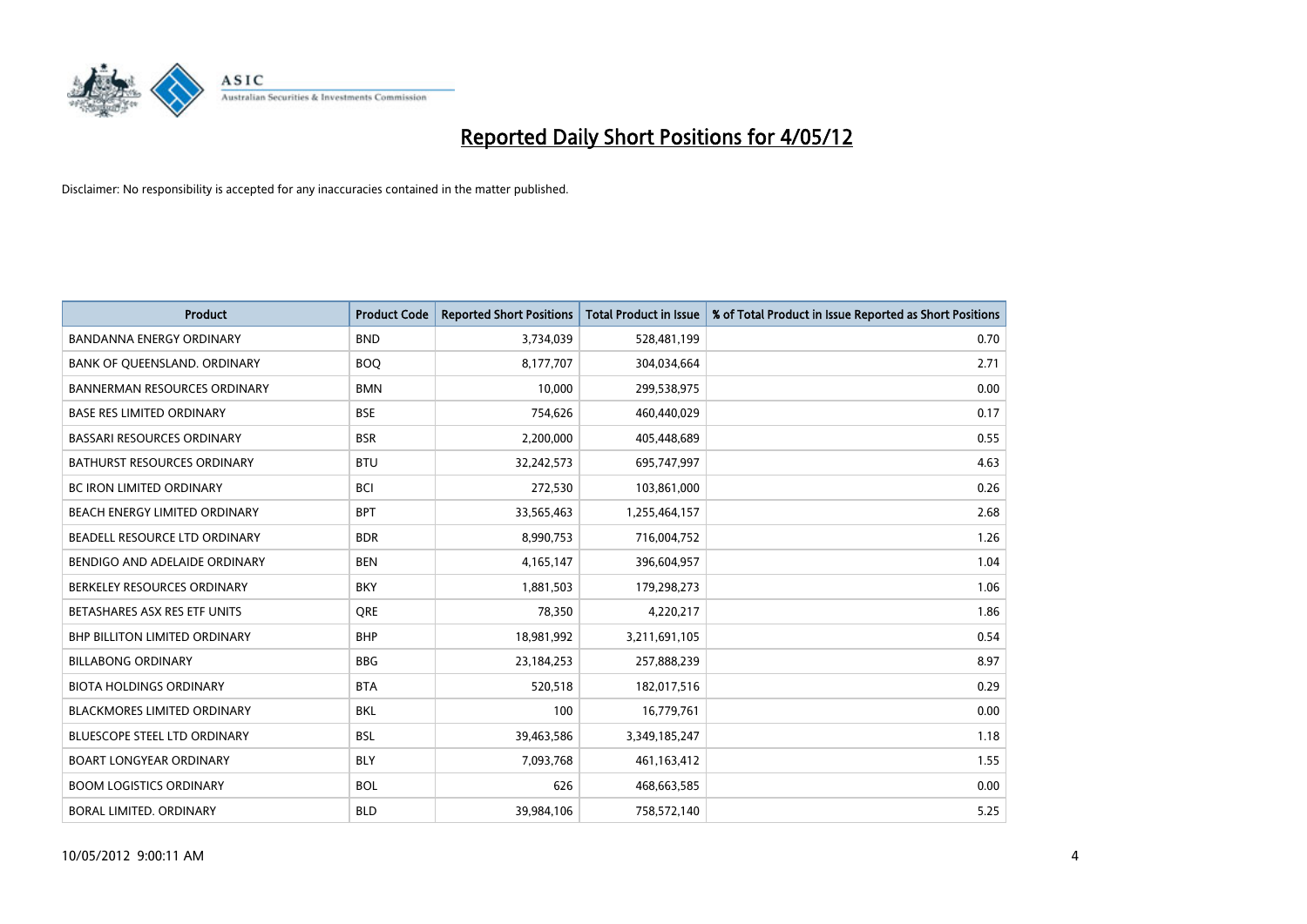

| <b>Product</b>                          | <b>Product Code</b> | <b>Reported Short Positions</b> | <b>Total Product in Issue</b> | % of Total Product in Issue Reported as Short Positions |
|-----------------------------------------|---------------------|---------------------------------|-------------------------------|---------------------------------------------------------|
| <b>BRADKEN LIMITED ORDINARY</b>         | <b>BKN</b>          | 8,226,416                       | 168,629,376                   | 4.88                                                    |
| <b>BRAMBLES LIMITED ORDINARY</b>        | <b>BXB</b>          | 10,529,114                      | 1,480,960,359                 | 0.69                                                    |
| BREVILLE GROUP LTD ORDINARY             | <b>BRG</b>          | 40,139                          | 130,095,322                   | 0.03                                                    |
| <b>BRICKWORKS LIMITED ORDINARY</b>      | <b>BKW</b>          | 24,799                          | 147,567,333                   | 0.02                                                    |
| <b>BROCKMAN RESOURCES ORDINARY</b>      | <b>BRM</b>          | 75,659                          | 145,053,151                   | 0.05                                                    |
| <b>BURU ENERGY ORDINARY</b>             | <b>BRU</b>          | 8,959,306                       | 234,219,477                   | 3.82                                                    |
| <b>BWP TRUST ORDINARY UNITS</b>         | <b>BWP</b>          | 329,604                         | 525,255,093                   | 0.05                                                    |
| CABCHARGE AUSTRALIA ORDINARY            | CAB                 | 477,133                         | 120,437,014                   | 0.40                                                    |
| CALTEX AUSTRALIA ORDINARY               | <b>CTX</b>          | 7,690,850                       | 270,000,000                   | 2.83                                                    |
| <b>CAMPBELL BROTHERS ORDINARY</b>       | <b>CPB</b>          | 1,544,878                       | 67,503,411                    | 2.31                                                    |
| CAPE LAMBERT RES LTD ORDINARY           | <b>CFE</b>          | 255,475                         | 689,108,792                   | 0.03                                                    |
| CARABELLA RES LTD ORDINARY              | <b>CLR</b>          | 102,995                         | 133,642,797                   | 0.08                                                    |
| <b>CARBON ENERGY ORDINARY</b>           | <b>CNX</b>          | 77,039                          | 772,293,626                   | 0.01                                                    |
| <b>CARDNO LIMITED ORDINARY</b>          | CDD                 | 69,595                          | 138,094,885                   | 0.05                                                    |
| CARNARVON PETROLEUM ORDINARY            | <b>CVN</b>          | 1,222,258                       | 694,644,634                   | 0.18                                                    |
| CARSALES.COM LTD ORDINARY               | <b>CRZ</b>          | 26,831,276                      | 233,684,223                   | 11.48                                                   |
| CASH CONVERTERS ORDINARY                | CCV                 | 41,599                          | 379,761,025                   | 0.01                                                    |
| CENTRO RETAIL AUST ORD/UNIT STAPLED SEC | <b>CRF</b>          | 4,719,660                       | 1,340,723,189                 | 0.36                                                    |
| CERAMIC FUEL CELLS ORDINARY             | <b>CFU</b>          | 155,816                         | 1,366,298,863                 | 0.01                                                    |
| CFS RETAIL PROPERTY UNITS               | <b>CFX</b>          | 58,945,624                      | 2,839,591,911                 | 2.10                                                    |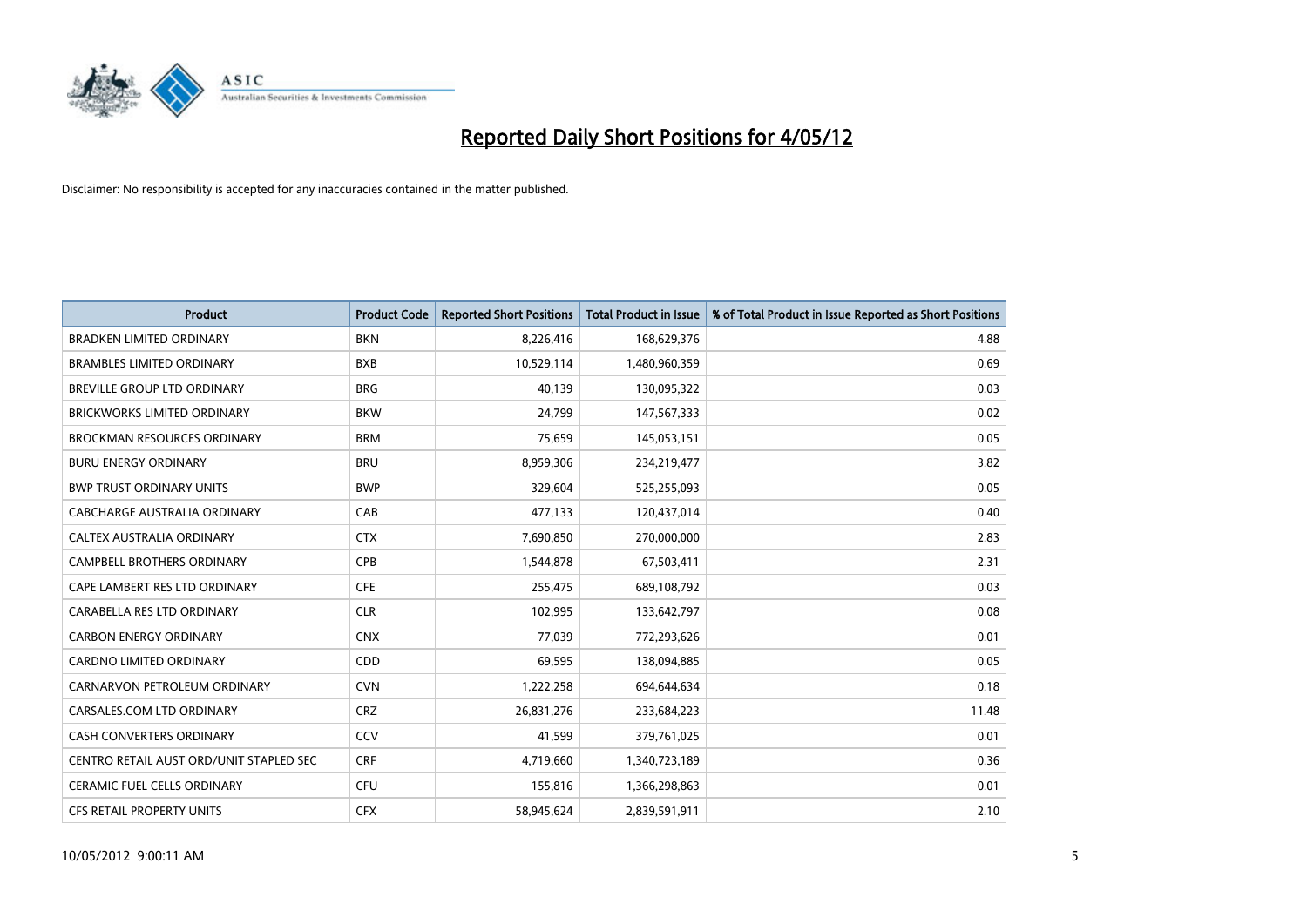

| <b>Product</b>                           | <b>Product Code</b> | <b>Reported Short Positions</b> | <b>Total Product in Issue</b> | % of Total Product in Issue Reported as Short Positions |
|------------------------------------------|---------------------|---------------------------------|-------------------------------|---------------------------------------------------------|
| <b>CGA MINING LIMITED ORDINARY</b>       | <b>CGX</b>          | 188,600                         | 337,725,726                   | 0.05                                                    |
| CHALLENGER DIV.PRO. STAPLED UNITS        | <b>CDI</b>          | 139,947                         | 872,296,035                   | 0.01                                                    |
| <b>CHALLENGER INFRAST, STAPLED UNITS</b> | <b>CIF</b>          | 169,520                         | 316,223,785                   | 0.06                                                    |
| <b>CHALLENGER LIMITED ORDINARY</b>       | <b>CGF</b>          | 4,741,081                       | 546,855,644                   | 0.87                                                    |
| CHARTER HALL GROUP STAPLED US PROHIBIT.  | <b>CHC</b>          | 250,514                         | 308,653,497                   | 0.08                                                    |
| <b>CHARTER HALL RETAIL UNITS</b>         | CQR                 | 801,000                         | 299,628,571                   | 0.26                                                    |
| <b>CHORUS LIMITED ORDINARY</b>           | <b>CNU</b>          | 936,034                         | 385,082,123                   | 0.25                                                    |
| CITIGOLD CORP LTD ORDINARY               | <b>CTO</b>          | 1,355,317                       | 1,105,078,301                 | 0.12                                                    |
| <b>CLOUGH LIMITED ORDINARY</b>           | <b>CLO</b>          | 77,140                          | 773,313,572                   | 0.00                                                    |
| <b>CNPR GRP UNITS/ORD STAPLED</b>        | <b>CNP</b>          | 2,537                           | 972,414,514                   | 0.00                                                    |
| COAL OF AFRICA LTD ORDINARY              | <b>CZA</b>          | 1,771,801                       | 662,484,573                   | 0.27                                                    |
| <b>COALSPUR MINES LTD ORDINARY</b>       | <b>CPL</b>          | 9,921,793                       | 620,729,899                   | 1.59                                                    |
| COALWORKS LIMITED ORDINARY               | <b>CWK</b>          | 9,000                           | 171,618,964                   | 0.01                                                    |
| <b>COBAR CONSOLIDATED ORDINARY</b>       | CCU                 | 262,926                         | 209,601,187                   | 0.12                                                    |
| COCA-COLA AMATIL ORDINARY                | <b>CCL</b>          | 10,592,625                      | 761,319,007                   | 1.38                                                    |
| COCHLEAR LIMITED ORDINARY                | <b>COH</b>          | 6,287,706                       | 56,929,432                    | 11.04                                                   |
| COCKATOO COAL ORDINARY                   | <b>COK</b>          | 11,009,423                      | 1,016,746,908                 | 1.08                                                    |
| COKAL LTD ORDINARY                       | <b>CKA</b>          | 95,452                          | 411,046,892                   | 0.02                                                    |
| <b>COLLINS FOODS LTD ORDINARY</b>        | <b>CKF</b>          | 23,670                          | 93,000,003                    | 0.03                                                    |
| COMMONWEALTH BANK, ORDINARY              | <b>CBA</b>          | 29,508,244                      | 1,592,154,780                 | 1.84                                                    |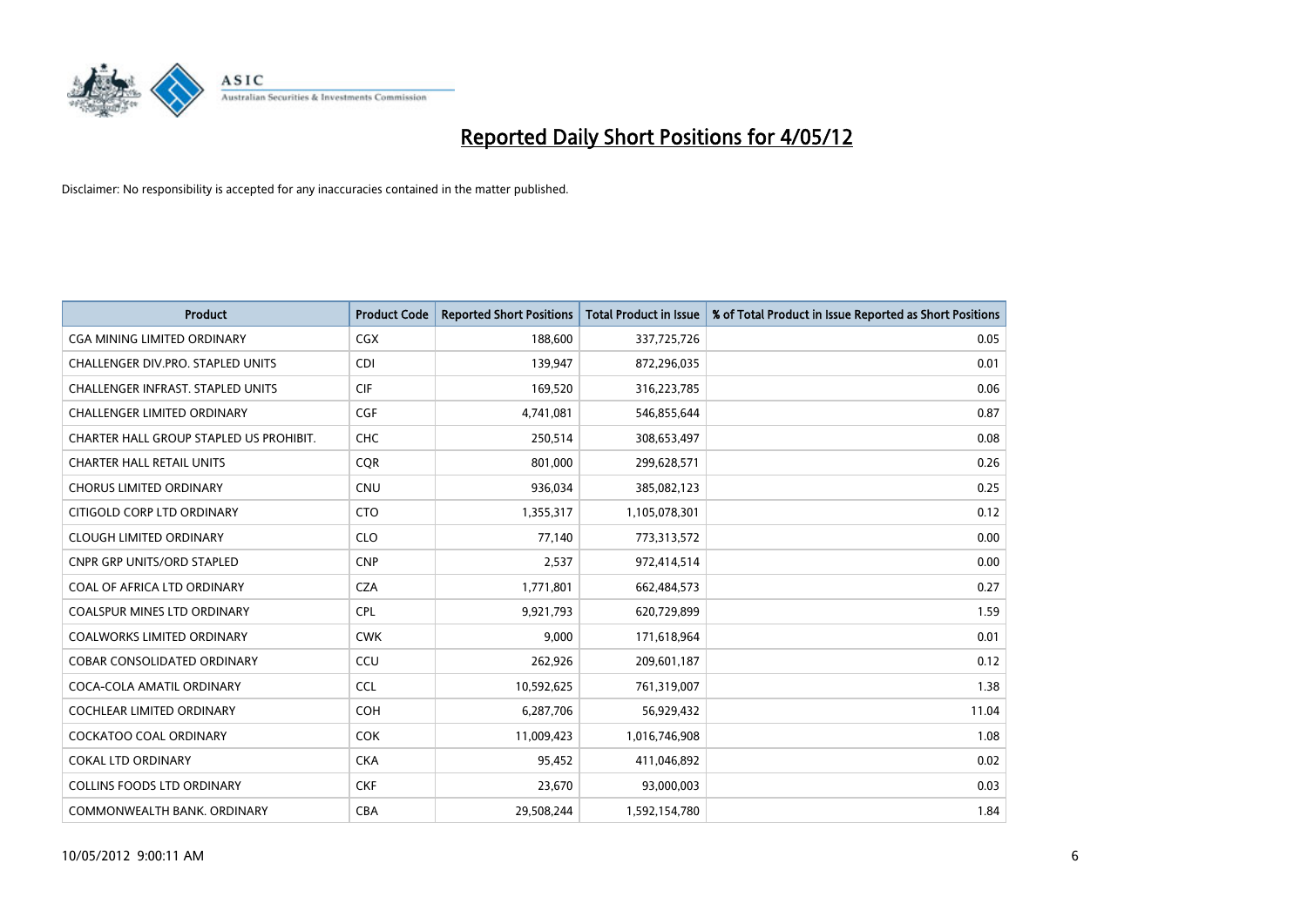

| <b>Product</b>                          | <b>Product Code</b> | <b>Reported Short Positions</b> | <b>Total Product in Issue</b> | % of Total Product in Issue Reported as Short Positions |
|-----------------------------------------|---------------------|---------------------------------|-------------------------------|---------------------------------------------------------|
| <b>COMMONWEALTH PROP ORDINARY UNITS</b> | <b>CPA</b>          | 32,062,307                      | 2,389,601,065                 | 1.35                                                    |
| <b>COMPASS RESOURCES ORDINARY</b>       | <b>CMR</b>          | 7,472                           | 1,403,744,100                 | 0.00                                                    |
| <b>COMPUTERSHARE LTD ORDINARY</b>       | <b>CPU</b>          | 6,710,331                       | 555,664,059                   | 1.20                                                    |
| CONSOLIDATED MEDIA. ORDINARY            | <b>CMJ</b>          | 1,566,774                       | 561,834,996                   | 0.27                                                    |
| CONTINENTAL COAL LTD ORDINARY           | CCC                 | 670,534                         | 421,018,421                   | 0.16                                                    |
| <b>COOPER ENERGY LTD ORDINARY</b>       | <b>COE</b>          | 319,055                         | 292,791,528                   | 0.11                                                    |
| <b>CREDIT CORP GROUP ORDINARY</b>       | <b>CCP</b>          | 4,756                           | 45,571,114                    | 0.01                                                    |
| <b>CROMWELL PROP STAPLED SECURITIES</b> | <b>CMW</b>          | 17,863                          | 1,168,086,516                 | 0.00                                                    |
| <b>CROWN LIMITED ORDINARY</b>           | <b>CWN</b>          | 3,843,154                       | 728,394,185                   | 0.54                                                    |
| <b>CSG LIMITED ORDINARY</b>             | CSV                 | 658,282                         | 282,567,499                   | 0.22                                                    |
| <b>CSL LIMITED ORDINARY</b>             | <b>CSL</b>          | 6,847,992                       | 512,208,520                   | 1.32                                                    |
| <b>CSR LIMITED ORDINARY</b>             | <b>CSR</b>          | 31,579,598                      | 506,000,315                   | 6.22                                                    |
| <b>CUDECO LIMITED ORDINARY</b>          | CDU                 | 3,233,487                       | 190,059,476                   | 1.70                                                    |
| <b>CUE ENERGY RESOURCE ORDINARY</b>     | <b>CUE</b>          | 3,040,274                       | 698,119,720                   | 0.43                                                    |
| <b>CUSTOMERS LIMITED ORDINARY</b>       | <b>CUS</b>          | 18,230                          | 134,869,357                   | 0.01                                                    |
| DART ENERGY LTD ORDINARY                | <b>DTE</b>          | 17,260,783                      | 736,141,536                   | 2.34                                                    |
| DAVID JONES LIMITED ORDINARY            | <b>DJS</b>          | 57,762,887                      | 524,940,325                   | 10.99                                                   |
| <b>DECMIL GROUP LIMITED ORDINARY</b>    | <b>DCG</b>          | 476,894                         | 166,492,757                   | 0.30                                                    |
| DEEP YELLOW LIMITED ORDINARY            | <b>DYL</b>          | 375                             | 1,128,736,403                 | 0.00                                                    |
| DEXUS PROPERTY GROUP STAPLED UNITS      | <b>DXS</b>          | 13,460,821                      | 4,839,024,176                 | 0.26                                                    |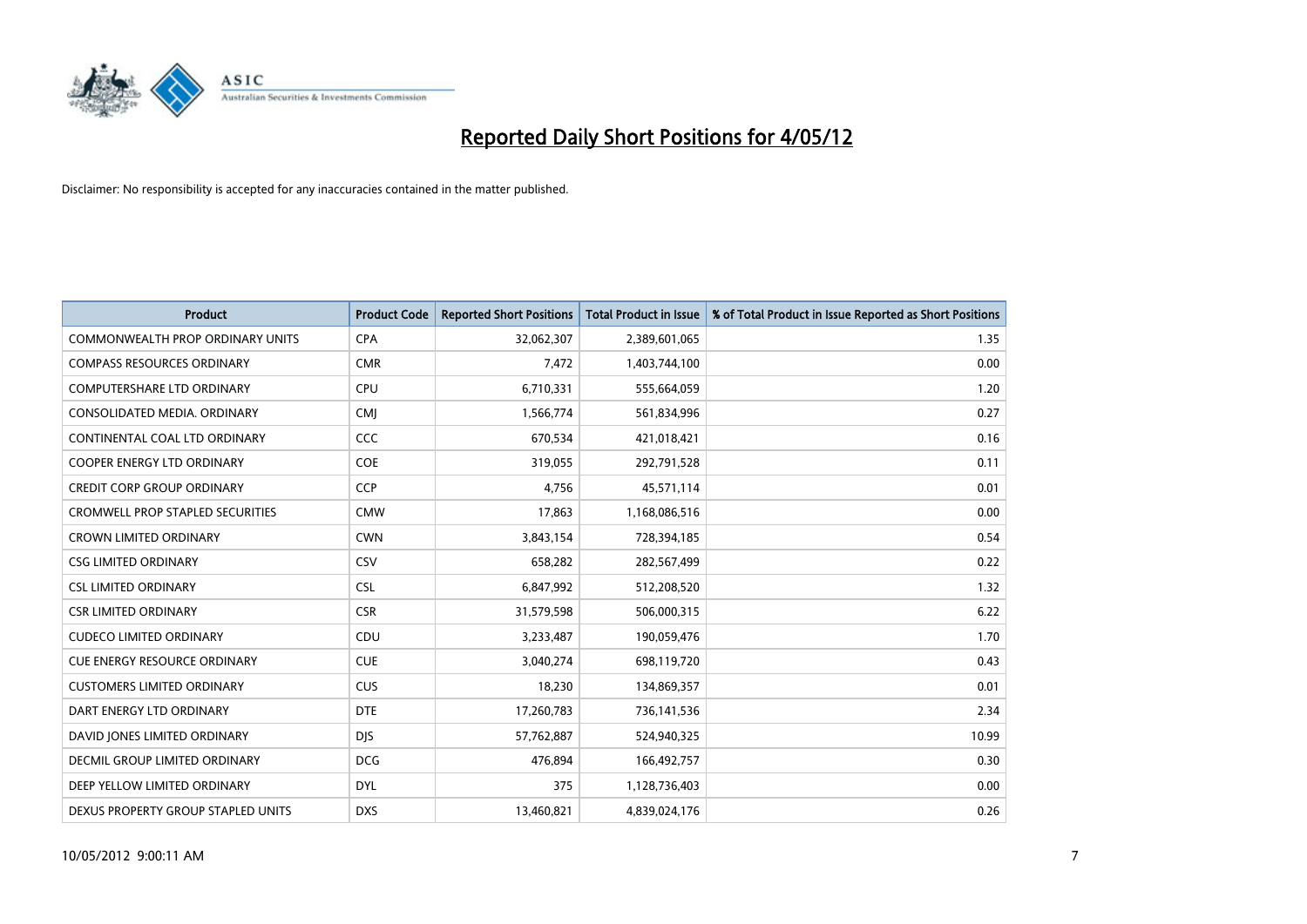

| <b>Product</b>                       | <b>Product Code</b> | <b>Reported Short Positions</b> | <b>Total Product in Issue</b> | % of Total Product in Issue Reported as Short Positions |
|--------------------------------------|---------------------|---------------------------------|-------------------------------|---------------------------------------------------------|
| DISCOVERY METALS LTD ORDINARY        | <b>DML</b>          | 9,354,799                       | 442,128,231                   | 2.15                                                    |
| DOMINO PIZZA ENTERPR ORDINARY        | <b>DMP</b>          | 529,520                         | 69,899,674                    | 0.76                                                    |
| DORAY MINERALS LTD ORDINARY          | <b>DRM</b>          | 4,378                           | 80,530,513                    | 0.01                                                    |
| DOWNER EDI LIMITED ORDINARY          | <b>DOW</b>          | 7,152,007                       | 429,100,296                   | 1.67                                                    |
| DRILLSEARCH ENERGY ORDINARY          | <b>DLS</b>          | 4,418,652                       | 337,449,196                   | 1.30                                                    |
| DUET GROUP STAPLED US PROHIBIT.      | <b>DUE</b>          | 13,269,918                      | 1,109,831,386                 | 1.22                                                    |
| DULUXGROUP LIMITED ORDINARY          | <b>DLX</b>          | 9,563,838                       | 367,456,259                   | 2.60                                                    |
| <b>DWS LTD ORDINARY</b>              | <b>DWS</b>          | 1,350                           | 132,362,763                   | 0.00                                                    |
| ECHO ENTERTAINMENT ORDINARY          | <b>EGP</b>          | 60,325,271                      | 688,019,737                   | 8.76                                                    |
| <b>ELDERS LIMITED ORDINARY</b>       | <b>ELD</b>          | 19,995,358                      | 448,598,480                   | 4.45                                                    |
| ELDORADO GOLD CORP CDI 1:1           | EAU                 | 41,274                          | 7,235,235                     | 0.57                                                    |
| ELEMENTAL MINERALS ORDINARY          | <b>ELM</b>          | 387,729                         | 243,614,280                   | 0.15                                                    |
| ELEMENTOS LIMITED ORDINARY           | <b>ELT</b>          | 16                              | 82,383,526                    | 0.00                                                    |
| <b>EMECO HOLDINGS ORDINARY</b>       | <b>EHL</b>          | 2,567,430                       | 631,237,586                   | 0.40                                                    |
| <b>ENDEAVOUR MIN CORP CDI 1:1</b>    | <b>EVR</b>          | 82,785                          | 119,047,006                   | 0.06                                                    |
| <b>ENERGY RESOURCES ORDINARY 'A'</b> | <b>ERA</b>          | 9,660,725                       | 517,725,062                   | 1.84                                                    |
| <b>ENERGY WORLD CORPOR, ORDINARY</b> | <b>EWC</b>          | 25,283,819                      | 1,734,166,672                 | 1.47                                                    |
| ENVESTRA LIMITED ORDINARY            | <b>ENV</b>          | 8,024,759                       | 1,572,392,111                 | 0.50                                                    |
| EQUATORIAL RES LTD ORDINARY          | EQX                 | 88,650                          | 115,148,553                   | 0.07                                                    |
| EUROZ LIMITED ORDINARY               | EZL                 | 69,920                          | 143,633,668                   | 0.05                                                    |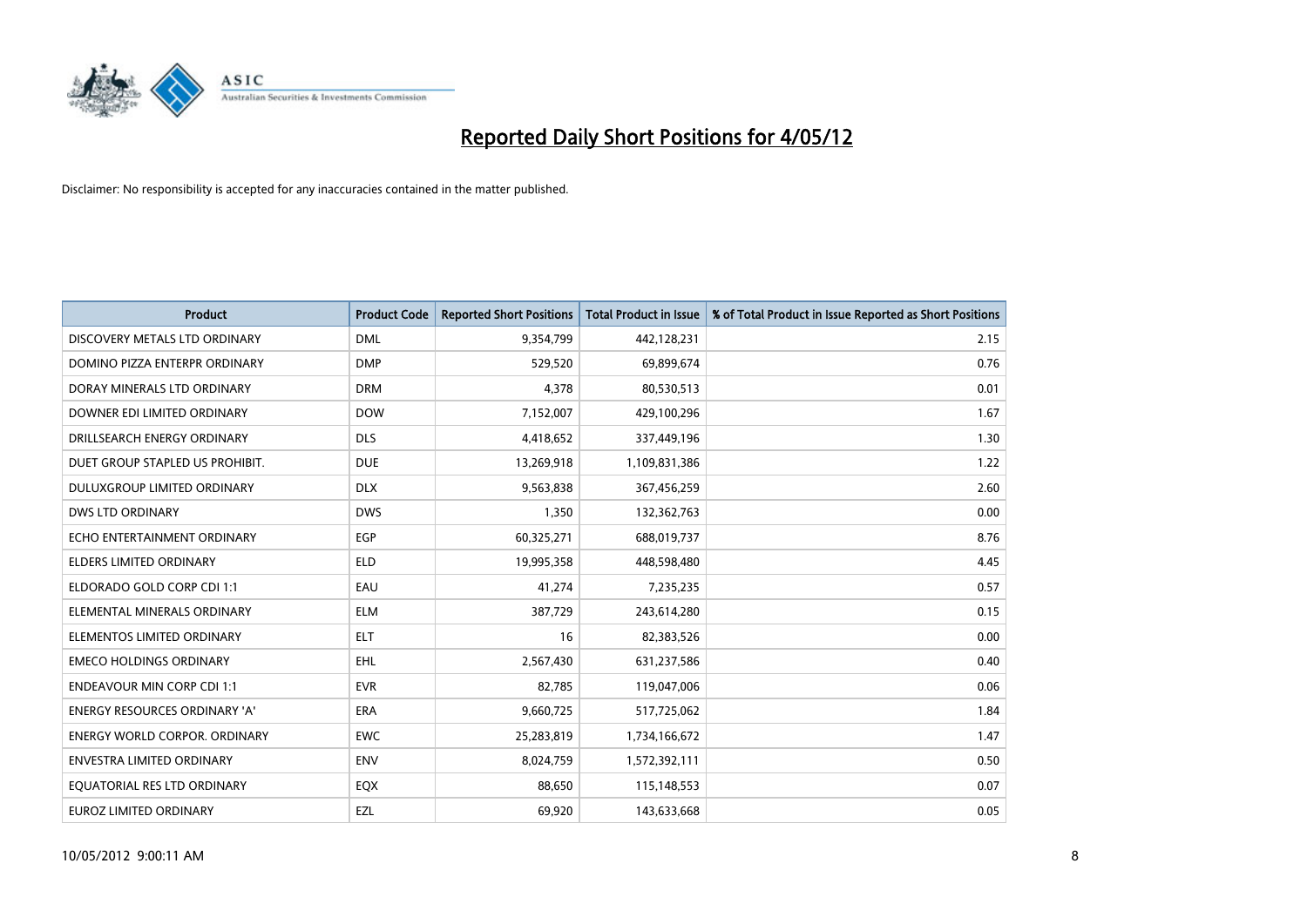

| <b>Product</b>                        | <b>Product Code</b> | <b>Reported Short Positions</b> | <b>Total Product in Issue</b> | % of Total Product in Issue Reported as Short Positions |
|---------------------------------------|---------------------|---------------------------------|-------------------------------|---------------------------------------------------------|
| EVOLUTION MINING LTD ORDINARY         | <b>EVN</b>          | 2,807,669                       | 707,105,713                   | 0.40                                                    |
| EXCO RESOURCES LTD ORDINARY           | <b>EXS</b>          | 50,060                          | 356,044,187                   | 0.01                                                    |
| FAIRFAX MEDIA LTD ORDINARY            | <b>FXI</b>          | 258,046,313                     | 2,351,955,725                 | 10.98                                                   |
| <b>FANTASTIC HOLDINGS ORDINARY</b>    | <b>FAN</b>          | 94,415                          | 102,739,538                   | 0.09                                                    |
| <b>FAR LTD ORDINARY</b>               | <b>FAR</b>          | 29,000,000                      | 2,499,846,742                 | 1.16                                                    |
| FISHER & PAYKEL H. ORDINARY           | <b>FPH</b>          | 7,000                           | 530,053,399                   | 0.00                                                    |
| FKP PROPERTY GROUP STAPLED SECURITIES | <b>FKP</b>          | 38,030,145                      | 1,211,033,858                 | 3.14                                                    |
| FLEETWOOD CORP ORDINARY               | <b>FWD</b>          | 139,001                         | 59,170,665                    | 0.24                                                    |
| FLETCHER BUILDING ORDINARY            | <b>FBU</b>          | 11,665,381                      | 682,866,936                   | 1.71                                                    |
| FLEXIGROUP LIMITED ORDINARY           | <b>FXL</b>          | 32,436                          | 279,911,147                   | 0.00                                                    |
| <b>FLIGHT CENTRE ORDINARY</b>         | <b>FLT</b>          | 10,645,800                      | 100,031,742                   | 10.62                                                   |
| FLINDERS MINES LTD ORDINARY           | <b>FMS</b>          | 91,772                          | 1,821,300,404                 | 0.01                                                    |
| <b>FOCUS MINERALS LTD ORDINARY</b>    | <b>FML</b>          | 569,558                         | 4,320,773,701                 | 0.01                                                    |
| <b>FORGE GROUP LIMITED ORDINARY</b>   | FGE                 | 338,577                         | 83,469,014                    | 0.39                                                    |
| FORTESCUE METALS GRP ORDINARY         | <b>FMG</b>          | 109,517,261                     | 3,113,798,659                 | 3.47                                                    |
| <b>G.U.D. HOLDINGS ORDINARY</b>       | GUD                 | 1,077,167                       | 70,803,455                    | 1.51                                                    |
| <b>GALAXY RESOURCES ORDINARY</b>      | GXY                 | 6,987,232                       | 363,775,852                   | 1.92                                                    |
| <b>GEODYNAMICS LIMITED ORDINARY</b>   | GDY                 | 850                             | 406,452,608                   | 0.00                                                    |
| <b>GINDALBIE METALS LTD ORDINARY</b>  | GBG                 | 37,769,978                      | 1,247,487,454                 | 3.02                                                    |
| <b>GLOBAL CONSTRUCTION ORDINARY</b>   | GCS                 | 50,000                          | 116,464,741                   | 0.04                                                    |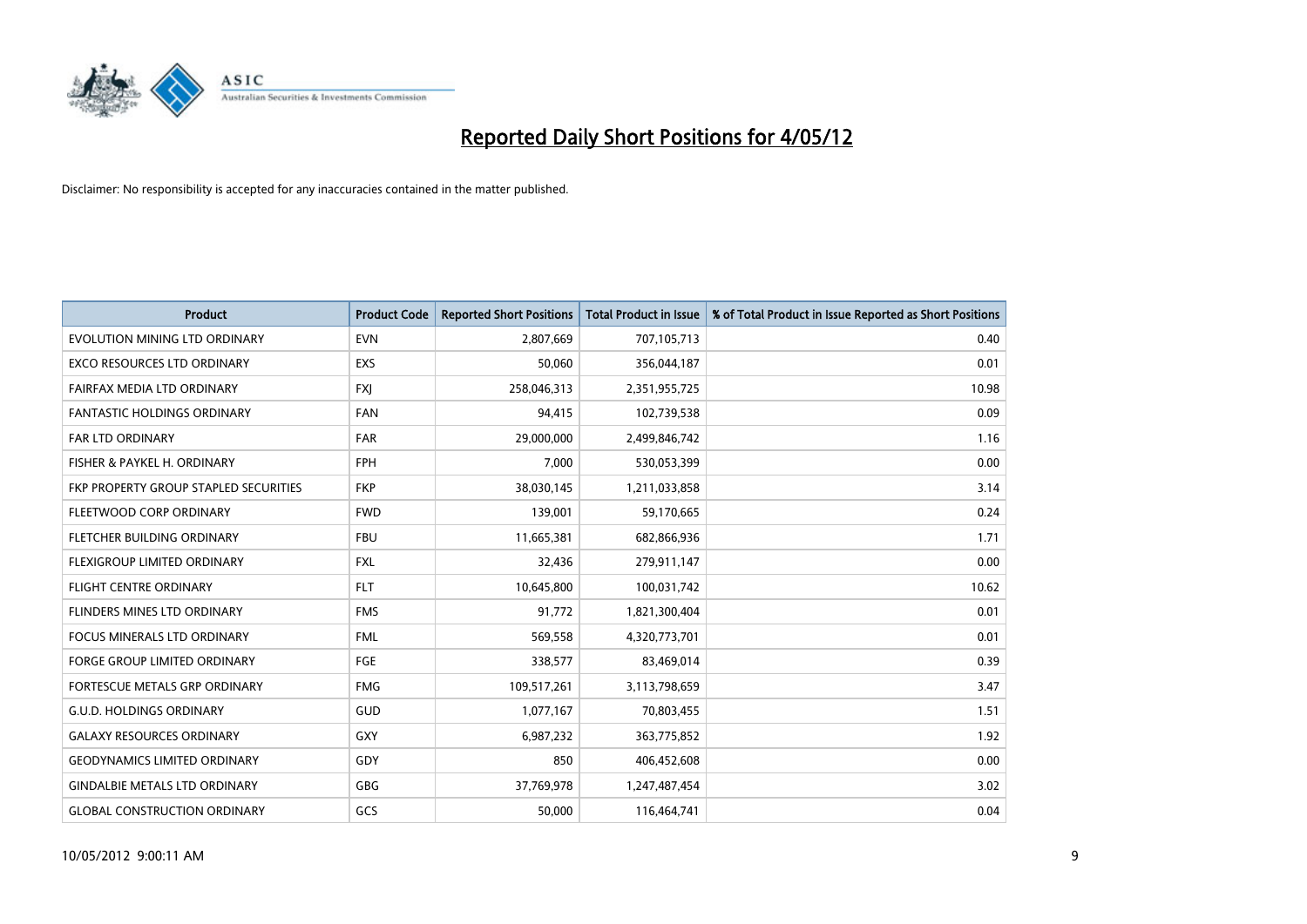

| <b>Product</b>                                   | <b>Product Code</b> | <b>Reported Short Positions</b> | <b>Total Product in Issue</b> | % of Total Product in Issue Reported as Short Positions |
|--------------------------------------------------|---------------------|---------------------------------|-------------------------------|---------------------------------------------------------|
| <b>GLOUCESTER COAL ORDINARY</b>                  | GCL                 | 1,215,498                       | 202,905,967                   | 0.57                                                    |
| <b>GOLD ROAD RES LTD ORDINARY</b>                | GOR                 | 158,619                         | 389,950,665                   | 0.05                                                    |
| <b>GOODMAN FIELDER, ORDINARY</b>                 | GFF                 | 30,725,359                      | 1,955,559,207                 | 1.56                                                    |
| <b>GOODMAN GROUP STAPLED US PROHIBIT.</b>        | <b>GMG</b>          | 16,136,959                      | 1,549,551,920                 | 1.03                                                    |
| <b>GPT GROUP STAPLED SEC.</b>                    | GPT                 | 9,194,866                       | 1,795,093,746                 | 0.50                                                    |
| <b>GRAINCORP LIMITED A CLASS ORDINARY</b>        | <b>GNC</b>          | 691,265                         | 198,318,900                   | 0.35                                                    |
| <b>GRANGE RESOURCES, ORDINARY</b>                | GRR                 | 288,258                         | 1,154,766,592                 | 0.02                                                    |
| <b>GREENLAND MIN EN LTD ORDINARY</b>             | GGG                 | 3,440,908                       | 416,390,488                   | 0.82                                                    |
| <b>GROWTHPOINT PROPERTY ORD/UNIT STAPLED SEC</b> | GOZ                 | 101,324                         | 291,904,374                   | 0.03                                                    |
| <b>GRYPHON MINERALS LTD ORDINARY</b>             | GRY                 | 5,390,964                       | 348,264,983                   | 1.54                                                    |
| <b>GUILDFORD COAL LTD ORDINARY</b>               | <b>GUF</b>          | 1,329,755                       | 276,867,530                   | 0.49                                                    |
| <b>GUNNS LIMITED ORDINARY</b>                    | <b>GNS</b>          | 61,577,960                      | 848,401,559                   | 7.25                                                    |
| <b>GWA GROUP LTD ORDINARY</b>                    | GWA                 | 16,551,242                      | 302,005,514                   | 5.50                                                    |
| HARVEY NORMAN ORDINARY                           | <b>HVN</b>          | 86,431,448                      | 1,062,316,784                 | 8.12                                                    |
| HASTIE GROUP LIMITED ORDINARY                    | <b>HST</b>          | 248,056                         | 137,353,504                   | 0.18                                                    |
| HASTINGS DIVERSIFIED STAPLED SECURITY            | <b>HDF</b>          | 993,260                         | 530,001,072                   | 0.18                                                    |
| HAVILAH RESOURCES NL ORDINARY                    | <b>HAV</b>          | 96,944                          | 101,311,223                   | 0.10                                                    |
| <b>HENDERSON GROUP CDI 1:1</b>                   | <b>HGG</b>          | 18,977,132                      | 679,989,580                   | 2.80                                                    |
| HFA HOLDINGS LIMITED ORDINARY                    | <b>HFA</b>          | 3,809                           | 117,332,831                   | 0.00                                                    |
| HIGHLANDS PACIFIC ORDINARY                       | <b>HIG</b>          | 77,597                          | 686,202,481                   | 0.01                                                    |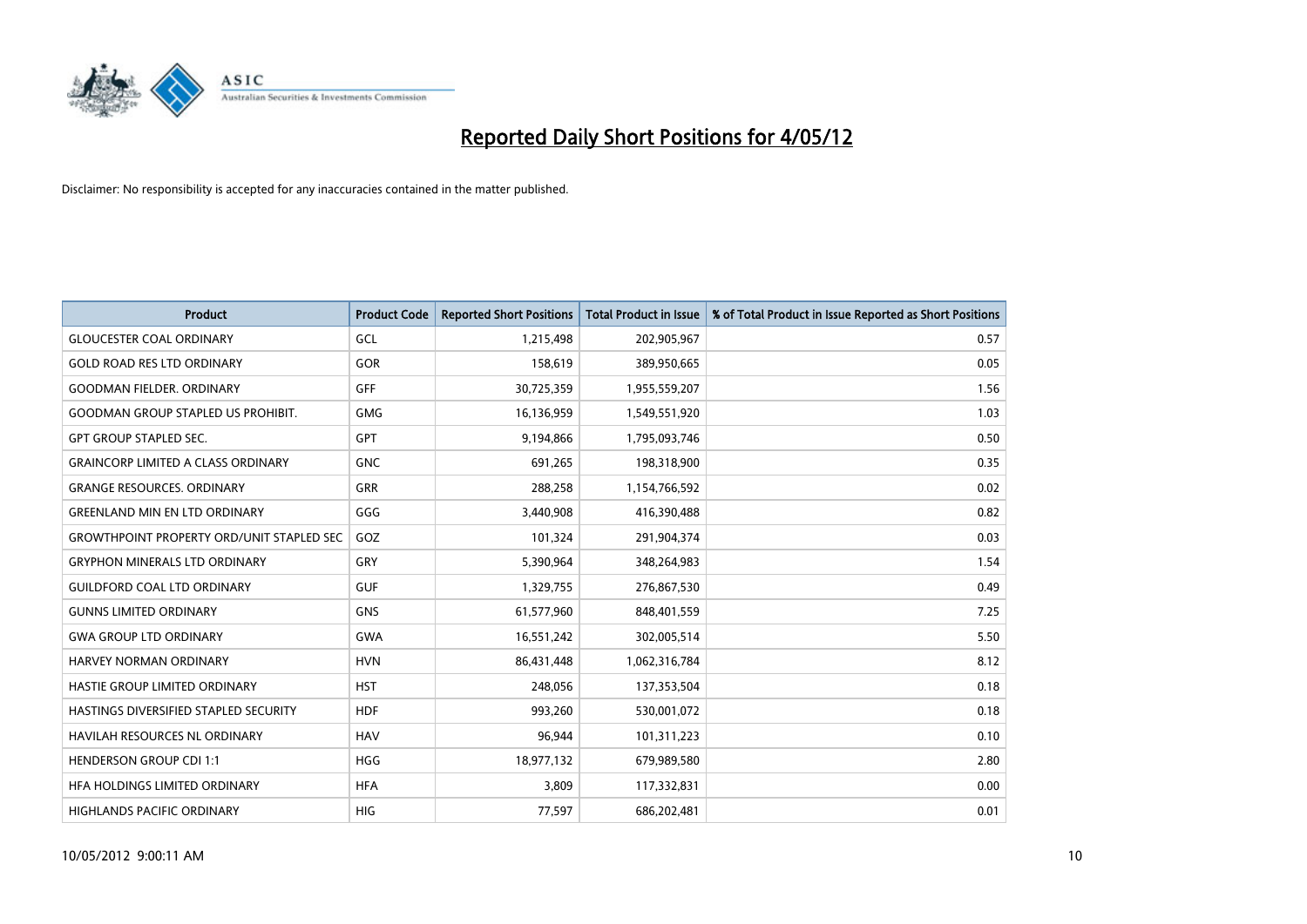

| <b>Product</b>                                | <b>Product Code</b> | <b>Reported Short Positions</b> | <b>Total Product in Issue</b> | % of Total Product in Issue Reported as Short Positions |
|-----------------------------------------------|---------------------|---------------------------------|-------------------------------|---------------------------------------------------------|
| HILLGROVE RES LTD ORDINARY                    | <b>HGO</b>          | 12,275,258                      | 793,698,575                   | 1.54                                                    |
| HILLS HOLDINGS LTD ORDINARY                   | <b>HIL</b>          | 3,544,916                       | 246,500,444                   | 1.42                                                    |
| HORIZON OIL LIMITED ORDINARY                  | <b>HZN</b>          | 31,407,549                      | 1,130,811,515                 | 2.79                                                    |
| ICON ENERGY LIMITED ORDINARY                  | <b>ICN</b>          | 6,415                           | 469,301,394                   | 0.00                                                    |
| <b>IINET LIMITED ORDINARY</b>                 | <b>IIN</b>          | 22,024                          | 160,968,847                   | 0.00                                                    |
| <b>ILUKA RESOURCES ORDINARY</b>               | <b>ILU</b>          | 27,622,783                      | 418,700,517                   | 6.57                                                    |
| <b>IMDEX LIMITED ORDINARY</b>                 | <b>IMD</b>          | 218,565                         | 207,750,426                   | 0.11                                                    |
| IMF (AUSTRALIA) LTD ORDINARY                  | <b>IMF</b>          | 195,743                         | 123,828,193                   | 0.15                                                    |
| <b>INCITEC PIVOT ORDINARY</b>                 | <b>IPL</b>          | 5,977,804                       | 1,628,730,107                 | 0.35                                                    |
| <b>INDEPENDENCE GROUP ORDINARY</b>            | <b>IGO</b>          | 9,184,513                       | 232,882,535                   | 3.95                                                    |
| INDOPHIL RESOURCES ORDINARY                   | <b>IRN</b>          | 468,053                         | 1,203,146,194                 | 0.03                                                    |
| <b>INDUSTREA LIMITED ORDINARY</b>             | <b>IDL</b>          | 539,402                         | 370,268,218                   | 0.16                                                    |
| <b>INFIGEN ENERGY STAPLED SECURITIES</b>      | <b>IFN</b>          | 4,509,923                       | 762,265,972                   | 0.60                                                    |
| <b>INSURANCE AUSTRALIA ORDINARY</b>           | <b>IAG</b>          | 3,478,931                       | 2,079,034,021                 | 0.15                                                    |
| INTEGRA MINING LTD, ORDINARY                  | <b>IGR</b>          | 4,433,996                       | 846,293,881                   | 0.53                                                    |
| <b>INTREPID MINES ORDINARY</b>                | <b>IAU</b>          | 5,968,558                       | 524,456,741                   | 1.14                                                    |
| <b>INVESTA OFFICE FUND STAPLED SECURITIES</b> | <b>IOF</b>          | 1,812,898                       | 614,047,458                   | 0.29                                                    |
| <b>INVOCARE LIMITED ORDINARY</b>              | IVC.                | 2,685,994                       | 110,030,298                   | 2.44                                                    |
| ION LIMITED ORDINARY                          | <b>ION</b>          | 164,453                         | 256,365,105                   | 0.06                                                    |
| <b>IOOF HOLDINGS LTD ORDINARY</b>             | <b>IFL</b>          | 1,062,549                       | 229,794,395                   | 0.47                                                    |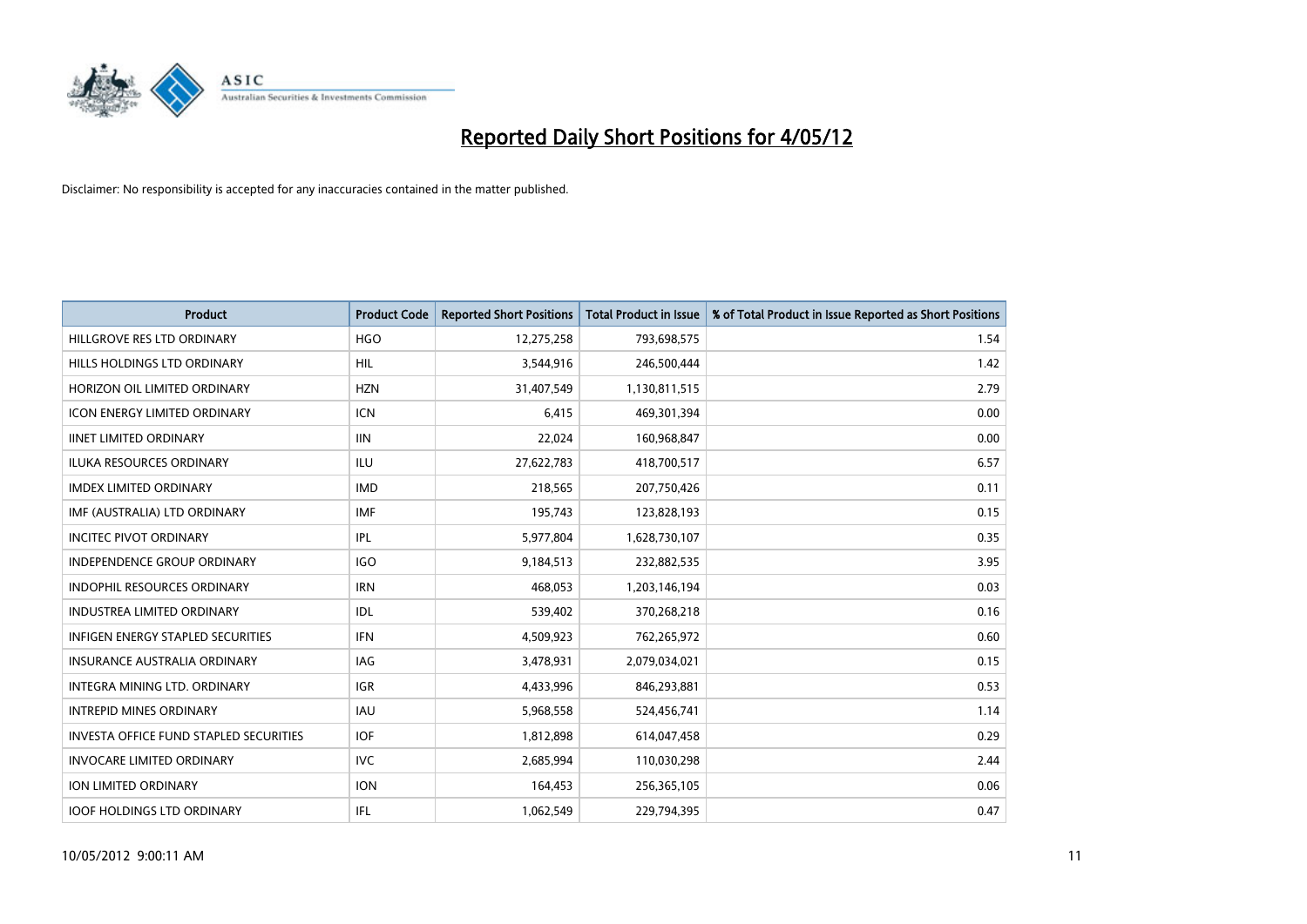

| <b>Product</b>                            | <b>Product Code</b> | <b>Reported Short Positions</b> | <b>Total Product in Issue</b> | % of Total Product in Issue Reported as Short Positions |
|-------------------------------------------|---------------------|---------------------------------|-------------------------------|---------------------------------------------------------|
| IRESS MARKET TECH. ORDINARY               | <b>IRE</b>          | 2,631,704                       | 127,036,010                   | 2.08                                                    |
| <b>IRON ORE HOLDINGS ORDINARY</b>         | <b>IOH</b>          | 39,352                          | 165,862,170                   | 0.02                                                    |
| ISHARES MSCI AUS 200 ISHARES MSCI AUS 200 | IOZ                 | 24,109                          | 4,352,373                     | 0.55                                                    |
| ISHARES S&P ASIA 50 CDI 1:1               | <b>IAA</b>          | 5,473                           | 1,700,000                     | 0.32                                                    |
| ISHARES S&P HIGH DIV ISHARES S&P HIGH DIV | <b>IHD</b>          | 95,719                          | 2,903,027                     | 3.30                                                    |
| ISHARES SMALL ORDS ISHARES SMALL ORDS     | <b>ISO</b>          | 733,044                         | 5,703,165                     | 12.85                                                   |
| <b>IVANHOE AUSTRALIA ORDINARY</b>         | <b>IVA</b>          | 2,623,486                       | 553,921,745                   | 0.47                                                    |
| JAMES HARDIE INDUST CHESS DEPOSITARY INT  | <b>IHX</b>          | 16,003,610                      | 437,185,963                   | 3.66                                                    |
| <b>JB HI-FI LIMITED ORDINARY</b>          | <b>IBH</b>          | 23,342,160                      | 98,850,643                    | 23.60                                                   |
| <b>JUPITER MINES ORDINARY</b>             | <b>IMS</b>          | 50,383                          | 1,806,834,044                 | 0.00                                                    |
| KAGARA LTD ORDINARY                       | KZL                 | 3,546,873                       | 798,953,117                   | 0.43                                                    |
| KANGAROO RES LTD ORDINARY                 | <b>KRL</b>          | 183,105                         | 3,434,430,012                 | 0.00                                                    |
| KAROON GAS AUSTRALIA ORDINARY             | <b>KAR</b>          | 955,037                         | 221,420,769                   | 0.42                                                    |
| KATHMANDU HOLD LTD ORDINARY               | <b>KMD</b>          | 1,727,460                       | 200,000,000                   | 0.86                                                    |
| <b>KBL MINING LIMITED ORDINARY</b>        | <b>KBL</b>          | 1,820                           | 241,361,631                   | 0.00                                                    |
| <b>KENTOR GOLD LIMITED ORDINARY</b>       | KGL                 | 4,990                           | 106,209,874                   | 0.00                                                    |
| <b>KEYBRIDGE CAPITAL ORDINARY</b>         | <b>KBC</b>          | 1                               | 172,070,564                   | 0.00                                                    |
| KINGSGATE CONSOLID. ORDINARY              | <b>KCN</b>          | 5,675,029                       | 151,169,756                   | 3.76                                                    |
| KINGSROSE MINING LTD ORDINARY             | <b>KRM</b>          | 68,994                          | 279,355,062                   | 0.01                                                    |
| LEIGHTON HOLDINGS ORDINARY                | LEI                 | 10,429,992                      | 337,087,596                   | 3.05                                                    |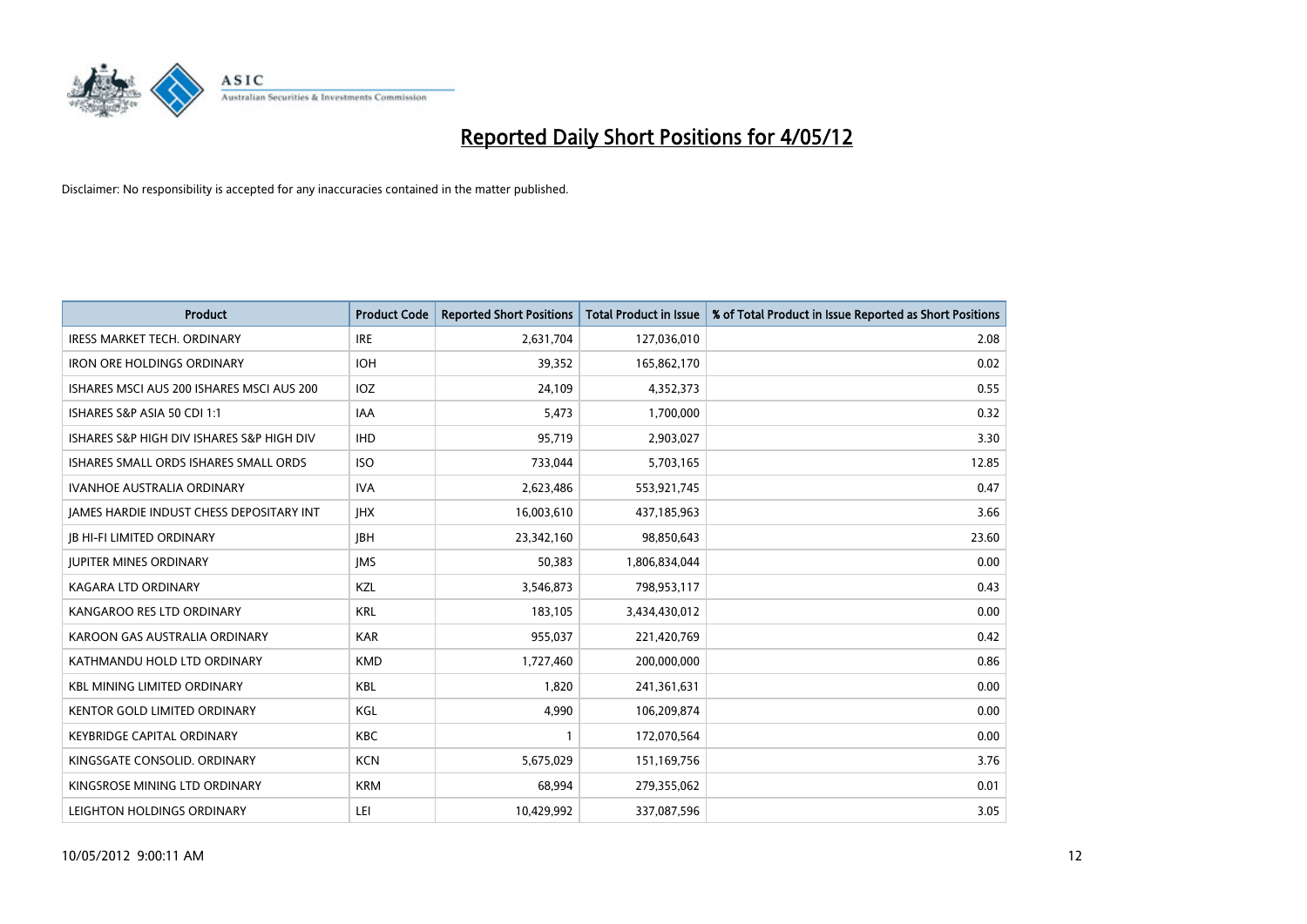

| <b>Product</b>                        | <b>Product Code</b> | <b>Reported Short Positions</b> | <b>Total Product in Issue</b> | % of Total Product in Issue Reported as Short Positions |
|---------------------------------------|---------------------|---------------------------------|-------------------------------|---------------------------------------------------------|
| LEND LEASE GROUP UNIT/ORD STAPLED     | <b>LLC</b>          | 4,048,064                       | 572,789,827                   | 0.70                                                    |
| LINC ENERGY LTD ORDINARY              | <b>LNC</b>          | 19,442,399                      | 504,487,631                   | 3.83                                                    |
| LIQUEFIED NATURAL ORDINARY            | <b>LNG</b>          | 272,800                         | 267,699,015                   | 0.10                                                    |
| LUDOWICI LIMITED ORDINARY             | LDW                 | 6,489                           | 29,623,203                    | 0.02                                                    |
| LYNAS CORPORATION ORDINARY            | <b>LYC</b>          | 164,781,983                     | 1,714,496,913                 | 9.63                                                    |
| <b>M2 TELECOMMUNICATION ORDINARY</b>  | <b>MTU</b>          | 2,213,055                       | 125,026,410                   | 1.78                                                    |
| M2 TELECOMMUNICATION RIGHTS 04-MAY-12 | <b>MTUR</b>         | 1,476                           | 31,249,103                    | 0.00                                                    |
| MACA LIMITED ORDINARY                 | <b>MLD</b>          | 61,241                          | 150,000,000                   | 0.04                                                    |
| <b>MACMAHON HOLDINGS ORDINARY</b>     | <b>MAH</b>          | 6,946,787                       | 738,631,705                   | 0.95                                                    |
| MACO ATLAS ROADS GRP ORDINARY STAPLED | <b>MOA</b>          | 7,281,778                       | 464,279,594                   | 1.58                                                    |
| MACQUARIE GROUP LTD ORDINARY          | MQG                 | 8,606,455                       | 348,588,304                   | 2.42                                                    |
| MARENGO MINING ORDINARY               | <b>MGO</b>          | 39,850                          | 1,003,745,113                 | 0.00                                                    |
| <b>MATRIX C &amp; E LTD ORDINARY</b>  | <b>MCE</b>          | 659,402                         | 77,081,507                    | 0.85                                                    |
| MAVERICK DRILLING ORDINARY            | <b>MAD</b>          | 210,000                         | 267,594,286                   | 0.08                                                    |
| MCMILLAN SHAKESPEARE ORDINARY         | <b>MMS</b>          | 16,319                          | 74,523,965                    | 0.01                                                    |
| MEDUSA MINING LTD ORDINARY            | <b>MML</b>          | 2,891,625                       | 188,903,911                   | 1.53                                                    |
| MEO AUSTRALIA LTD ORDINARY            | <b>MEO</b>          | 4,677,178                       | 539,913,260                   | 0.88                                                    |
| <b>MERMAID MARINE ORDINARY</b>        | <b>MRM</b>          | 378,601                         | 219,311,642                   | 0.17                                                    |
| MESOBLAST LIMITED ORDINARY            | <b>MSB</b>          | 14,180,059                      | 284,478,361                   | 4.98                                                    |
| METALS X LIMITED ORDINARY             | <b>MLX</b>          | 321,052                         | 1,320,540,009                 | 0.03                                                    |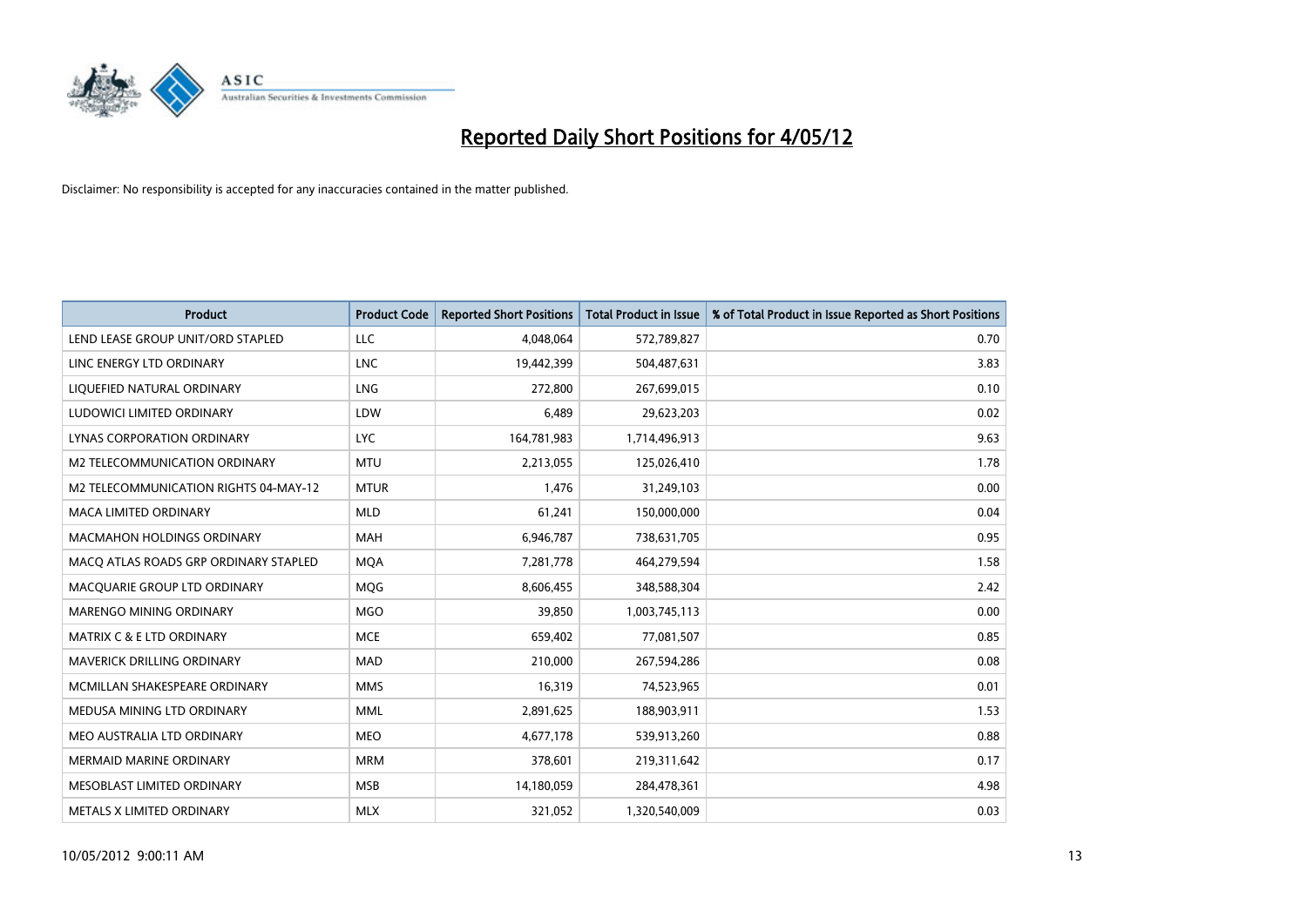

| <b>Product</b>                     | <b>Product Code</b> | <b>Reported Short Positions</b> | <b>Total Product in Issue</b> | % of Total Product in Issue Reported as Short Positions |
|------------------------------------|---------------------|---------------------------------|-------------------------------|---------------------------------------------------------|
| METCASH LIMITED ORDINARY           | <b>MTS</b>          | 39,272,606                      | 771,345,864                   | 5.10                                                    |
| <b>METMINCO LIMITED ORDINARY</b>   | <b>MNC</b>          | 2,456,192                       | 1,749,541,573                 | 0.12                                                    |
| MHM METALS LIMITED ORDINARY        | <b>MHM</b>          | 58,633                          | 104,452,318                   | 0.06                                                    |
| MICLYN EXP OFFSHR ORDINARY         | <b>MIO</b>          | 986,393                         | 278,515,705                   | 0.35                                                    |
| MIDDLE ISLAND RES ORDINARY         | <b>MDI</b>          | 20,000                          | 89,110,449                    | 0.02                                                    |
| MILTON CORPORATION ORDINARY        | <b>MLT</b>          | 12,800                          | 121,625,655                   | 0.01                                                    |
| MINCOR RESOURCES NL ORDINARY       | <b>MCR</b>          | 1,457,561                       | 194,354,889                   | 0.75                                                    |
| MINERAL DEPOSITS ORDINARY          | <b>MDL</b>          | 50,092                          | 83,538,786                    | 0.05                                                    |
| MINERAL RESOURCES, ORDINARY        | <b>MIN</b>          | 1,227,179                       | 184,856,018                   | 0.64                                                    |
| MIRABELA NICKEL LTD ORDINARY       | <b>MBN</b>          | 14,878,598                      | 492,639,590                   | 3.04                                                    |
| MIRVAC GROUP STAPLED SECURITIES    | <b>MGR</b>          | 12,285,731                      | 3,418,236,755                 | 0.35                                                    |
| <b>MOLOPO ENERGY LTD ORDINARY</b>  | <b>MPO</b>          | 477,568                         | 245,579,810                   | 0.20                                                    |
| MOLY MINES LIMITED ORDINARY        | <b>MOL</b>          | 262,634                         | 384,893,989                   | 0.07                                                    |
| <b>MONADELPHOUS GROUP ORDINARY</b> | <b>MND</b>          | 2,409,452                       | 88,674,327                    | 2.72                                                    |
| MORTGAGE CHOICE LTD ORDINARY       | MOC                 | 2,253,606                       | 120,319,572                   | 1.87                                                    |
| <b>MOUNT GIBSON IRON ORDINARY</b>  | <b>MGX</b>          | 7,597,505                       | 1,085,433,524                 | 0.68                                                    |
| MOUNT MAGNET SOUTH ORDINARY        | <b>MUM</b>          | 543,548                         | 369,315,612                   | 0.15                                                    |
| MURCHISON METALS LTD ORDINARY      | <b>MMX</b>          | 3,903,991                       | 450,093,277                   | 0.86                                                    |
| <b>MYER HOLDINGS LTD ORDINARY</b>  | <b>MYR</b>          | 72,202,006                      | 583,384,551                   | 12.37                                                   |
| NATIONAL AUST. BANK ORDINARY       | <b>NAB</b>          | 13,543,619                      | 2,239,201,841                 | 0.59                                                    |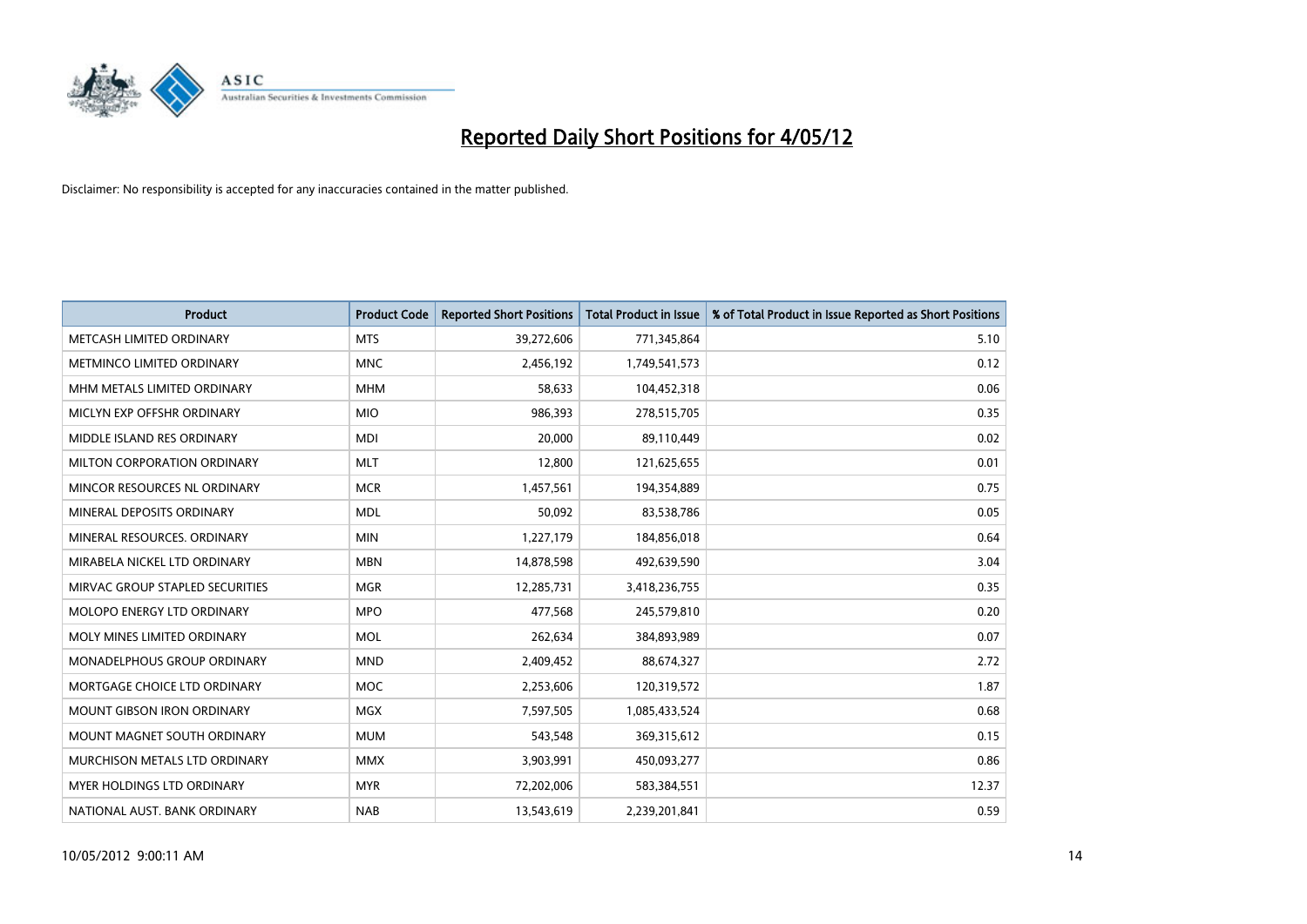

| <b>Product</b>                        | <b>Product Code</b> | <b>Reported Short Positions</b> | <b>Total Product in Issue</b> | % of Total Product in Issue Reported as Short Positions |
|---------------------------------------|---------------------|---------------------------------|-------------------------------|---------------------------------------------------------|
| NAVIGATOR RESOURCES ORDINARY          | <b>NAV</b>          | 500                             | 2,222,216,576                 | 0.00                                                    |
| NAVITAS LIMITED ORDINARY              | <b>NVT</b>          | 11,658,508                      | 375,318,628                   | 3.09                                                    |
| NEON ENERGY LIMITED ORDINARY          | <b>NEN</b>          | 505,452                         | 436,464,518                   | 0.12                                                    |
| NEW HOPE CORPORATION ORDINARY         | <b>NHC</b>          | 1,194,011                       | 830,411,534                   | 0.14                                                    |
| NEWCREST MINING ORDINARY              | <b>NCM</b>          | 1,491,117                       | 765,172,229                   | 0.17                                                    |
| NEWS CORP A NON-VOTING CDI            | <b>NWSLV</b>        | 3,278,193                       | 1,638,519,301                 | 0.20                                                    |
| NEWS CORP B VOTING CDI                | <b>NWS</b>          | 1,142,008                       | 798,520,953                   | 0.12                                                    |
| NEWSAT LIMITED ORDINARY               | <b>NWT</b>          | 7,550                           | 230,472,157                   | 0.00                                                    |
| NEXTDC LIMITED ORDINARY               | <b>NXT</b>          | 997,399                         | 145,320,558                   | 0.67                                                    |
| NEXUS ENERGY LIMITED ORDINARY         | <b>NXS</b>          | 3,607,179                       | 1,329,821,159                 | 0.27                                                    |
| NIB HOLDINGS LIMITED ORDINARY         | <b>NHF</b>          | 142,511                         | 439,004,182                   | 0.03                                                    |
| NIDO PETROLEUM ORDINARY               | <b>NDO</b>          | 105,313                         | 1,389,163,151                 | 0.01                                                    |
| NOBLE MINERAL RES ORDINARY            | <b>NMG</b>          | 2,268,720                       | 591,287,714                   | 0.38                                                    |
| NORTHERN IRON LTD ORDINARY            | <b>NFE</b>          | 312,537                         | 369,980,113                   | 0.07                                                    |
| NORTHERN STAR ORDINARY                | <b>NST</b>          | 533,234                         | 402,170,706                   | 0.13                                                    |
| NRW HOLDINGS LIMITED ORDINARY         | <b>NWH</b>          | 2,160,175                       | 278,888,011                   | 0.79                                                    |
| NUCOAL RESOURCES LTD ORDINARY         | <b>NCR</b>          | 88,822                          | 768,612,354                   | 0.01                                                    |
| NUFARM LIMITED ORDINARY               | <b>NUF</b>          | 5,215,513                       | 262,142,247                   | 1.99                                                    |
| OAKTON LIMITED ORDINARY               | <b>OKN</b>          | 491,080                         | 93,800,235                    | 0.53                                                    |
| OCEANAGOLD CORP. CHESS DEPOSITARY INT | OGC                 | 1,123,602                       | 262,834,376                   | 0.43                                                    |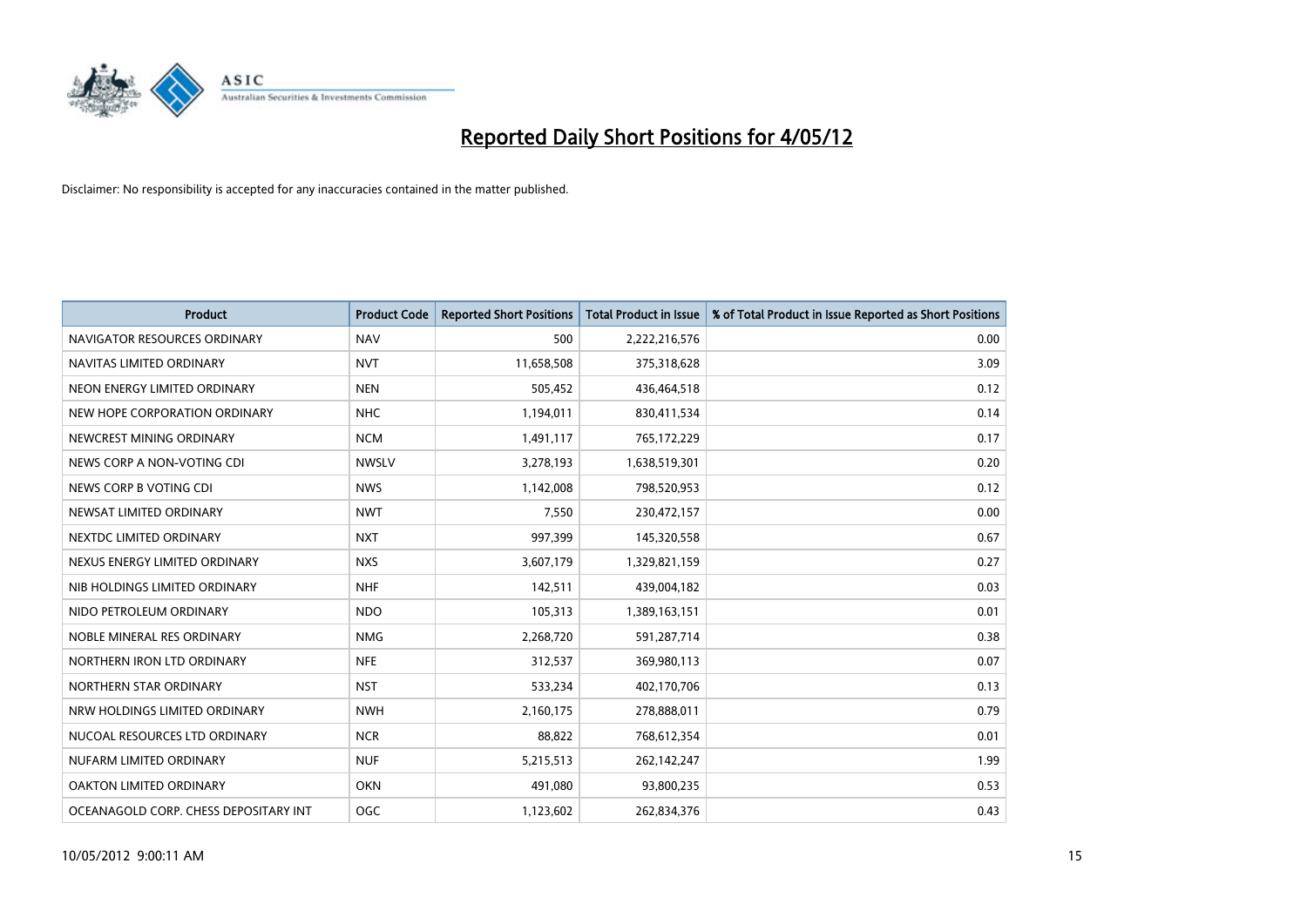

| <b>Product</b>                   | <b>Product Code</b> | <b>Reported Short Positions</b> | <b>Total Product in Issue</b> | % of Total Product in Issue Reported as Short Positions |
|----------------------------------|---------------------|---------------------------------|-------------------------------|---------------------------------------------------------|
| OIL SEARCH LTD ORDINARY          | OSH                 | 9,393,597                       | 1,328,845,714                 | 0.71                                                    |
| OM HOLDINGS LIMITED ORDINARY     | OMH                 | 5,122,443                       | 604,105,150                   | 0.83                                                    |
| <b>ONESTEEL LIMITED ORDINARY</b> | OST                 | 21,654,881                      | 1,345,665,626                 | 1.61                                                    |
| OPUS GROUP LTD ORDINARY          | <b>OPG</b>          | 1,250                           | 53,678,177                    | 0.00                                                    |
| ORICA LIMITED ORDINARY           | ORI                 | 3,969,199                       | 365,007,037                   | 1.07                                                    |
| ORIGIN ENERGY ORDINARY           | <b>ORG</b>          | 9,124,719                       | 1,089,449,017                 | 0.82                                                    |
| OROCOBRE LIMITED ORDINARY        | <b>ORE</b>          | 74,770                          | 103,195,029                   | 0.07                                                    |
| OROTONGROUP LIMITED ORDINARY     | ORL                 | 13,685                          | 40,880,902                    | 0.02                                                    |
| <b>OZ MINERALS ORDINARY</b>      | OZL                 | 4,688,993                       | 310,331,740                   | 1.52                                                    |
| <b>PACIFIC BRANDS ORDINARY</b>   | <b>PBG</b>          | 3,802,452                       | 912,915,695                   | 0.41                                                    |
| PALADIN ENERGY LTD ORDINARY      | PDN                 | 63,857,063                      | 835,645,290                   | 7.65                                                    |
| PAN PACIFIC PETROL. ORDINARY     | <b>PPP</b>          | 7,750                           | 588,612,110                   | 0.00                                                    |
| PANAUST LIMITED ORDINARY         | <b>PNA</b>          | 1,806,562                       | 602,479,854                   | 0.29                                                    |
| PANORAMIC RESOURCES ORDINARY     | PAN                 | 1,890,267                       | 207,050,710                   | 0.92                                                    |
| PAPERLINX LIMITED ORDINARY       | <b>PPX</b>          | 1,589,296                       | 609,280,761                   | 0.26                                                    |
| PAPILLON RES LTD ORDINARY        | PIR                 | 159,205                         | 243,162,019                   | 0.05                                                    |
| PEET LIMITED ORDINARY            | <b>PPC</b>          | 542,584                         | 320,170,604                   | 0.17                                                    |
| PENINSULA ENERGY LTD ORDINARY    | <b>PEN</b>          | 4,280,564                       | 2,158,673,847                 | 0.20                                                    |
| PERILYA LIMITED ORDINARY         | PEM                 | 307,680                         | 769,316,426                   | 0.04                                                    |
| PERPETUAL LIMITED ORDINARY       | PPT                 | 1,973,613                       | 41,980,678                    | 4.71                                                    |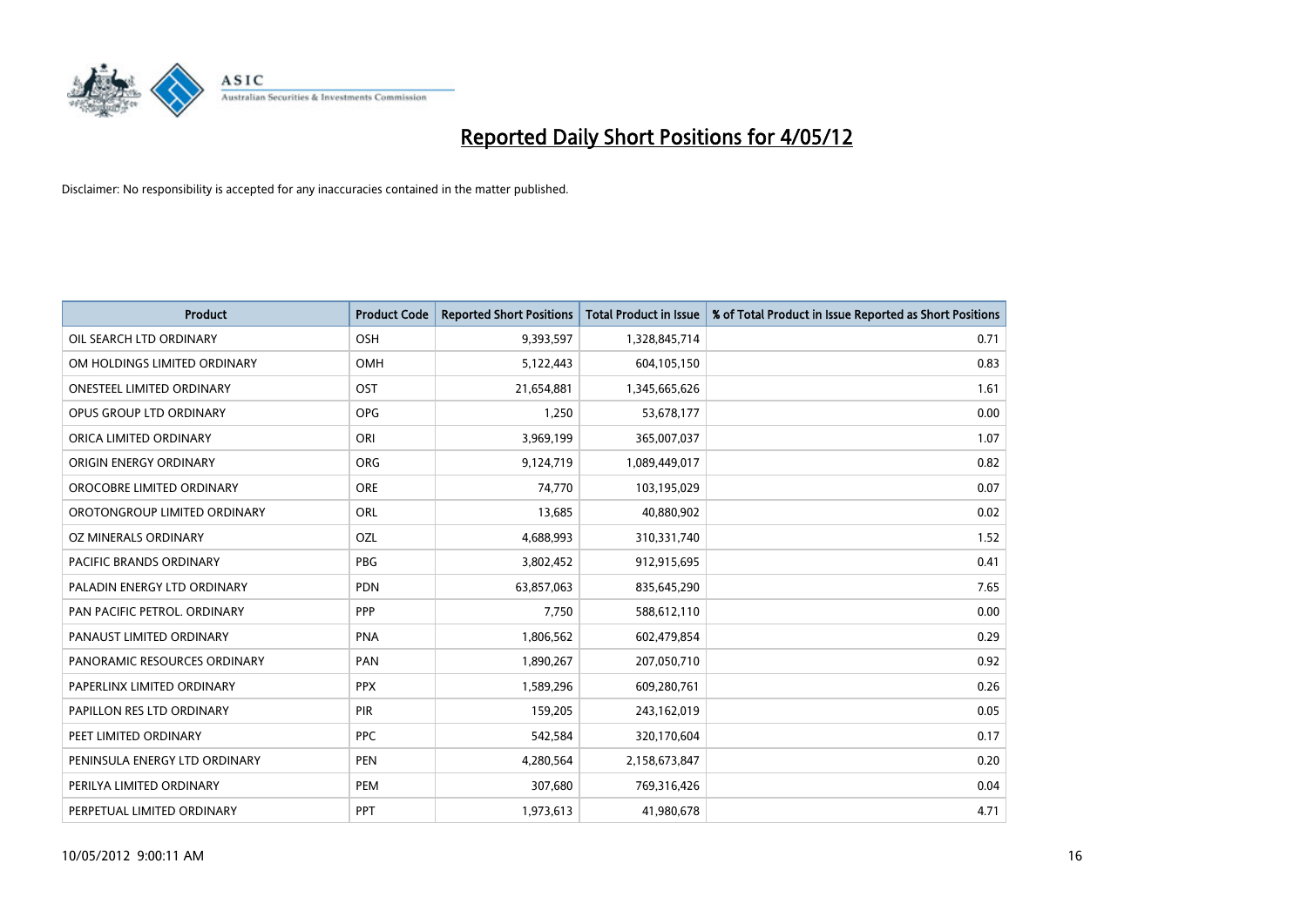

| <b>Product</b>                      | <b>Product Code</b> | <b>Reported Short Positions</b> | <b>Total Product in Issue</b> | % of Total Product in Issue Reported as Short Positions |
|-------------------------------------|---------------------|---------------------------------|-------------------------------|---------------------------------------------------------|
| PERSEUS MINING LTD ORDINARY         | PRU                 | 11,933,908                      | 457,962,088                   | 2.59                                                    |
| PHARMAXIS LTD ORDINARY              | <b>PXS</b>          | 3,465,494                       | 305,890,989                   | 1.13                                                    |
| PHOSPHAGENICS LTD. ORDINARY         | POH                 | 96,072                          | 1,017,565,957                 | 0.01                                                    |
| PLATINUM ASSET ORDINARY             | <b>PTM</b>          | 8,562,117                       | 561,347,878                   | 1.53                                                    |
| PLATINUM AUSTRALIA ORDINARY         | <b>PLA</b>          | 387,903                         | 504,968,043                   | 0.07                                                    |
| PMI GOLD CORP CDI 1:1               | <b>PVM</b>          | 82,244                          | 58,931,262                    | 0.14                                                    |
| PMP LIMITED ORDINARY                | <b>PMP</b>          | 148,363                         | 323,781,124                   | 0.04                                                    |
| PREMIER INVESTMENTS ORDINARY        | <b>PMV</b>          | 362,081                         | 155,260,377                   | 0.22                                                    |
| PRIMA BIOMED LTD ORDINARY           | <b>PRR</b>          | 6,328,998                       | 1,066,063,388                 | 0.59                                                    |
| PRIMARY HEALTH CARE ORDINARY        | <b>PRY</b>          | 13,867,417                      | 501,717,314                   | 2.74                                                    |
| PRIMEAG AUSTRALIA ORDINARY          | PAG                 | 154,987                         | 266,394,444                   | 0.06                                                    |
| PROGRAMMED ORDINARY                 | <b>PRG</b>          | 283,430                         | 118,173,778                   | 0.23                                                    |
| <b>QANTAS AIRWAYS ORDINARY</b>      | QAN                 | 17,230,493                      | 2,265,123,620                 | 0.77                                                    |
| OBE INSURANCE GROUP ORDINARY        | <b>OBE</b>          | 33,794,975                      | 1,181,682,557                 | 2.87                                                    |
| OR NATIONAL LIMITED ORDINARY        | <b>ORN</b>          | 14,253,566                      | 2,440,000,000                 | 0.58                                                    |
| ORXPHARMA LTD ORDINARY              | <b>QRX</b>          | 503,362                         | 144,539,706                   | 0.34                                                    |
| <b>QUBE LOGISTICS HLDG ORDINARY</b> | <b>QUB</b>          | 1,519,524                       | 909,407,185                   | 0.16                                                    |
| RAMELIUS RESOURCES ORDINARY         | <b>RMS</b>          | 2,175,433                       | 335,806,949                   | 0.64                                                    |
| RAMSAY HEALTH CARE ORDINARY         | <b>RHC</b>          | 2,181,687                       | 202,081,252                   | 1.08                                                    |
| RCR TOMLINSON ORDINARY              | <b>RCR</b>          | 68,711                          | 134,003,971                   | 0.05                                                    |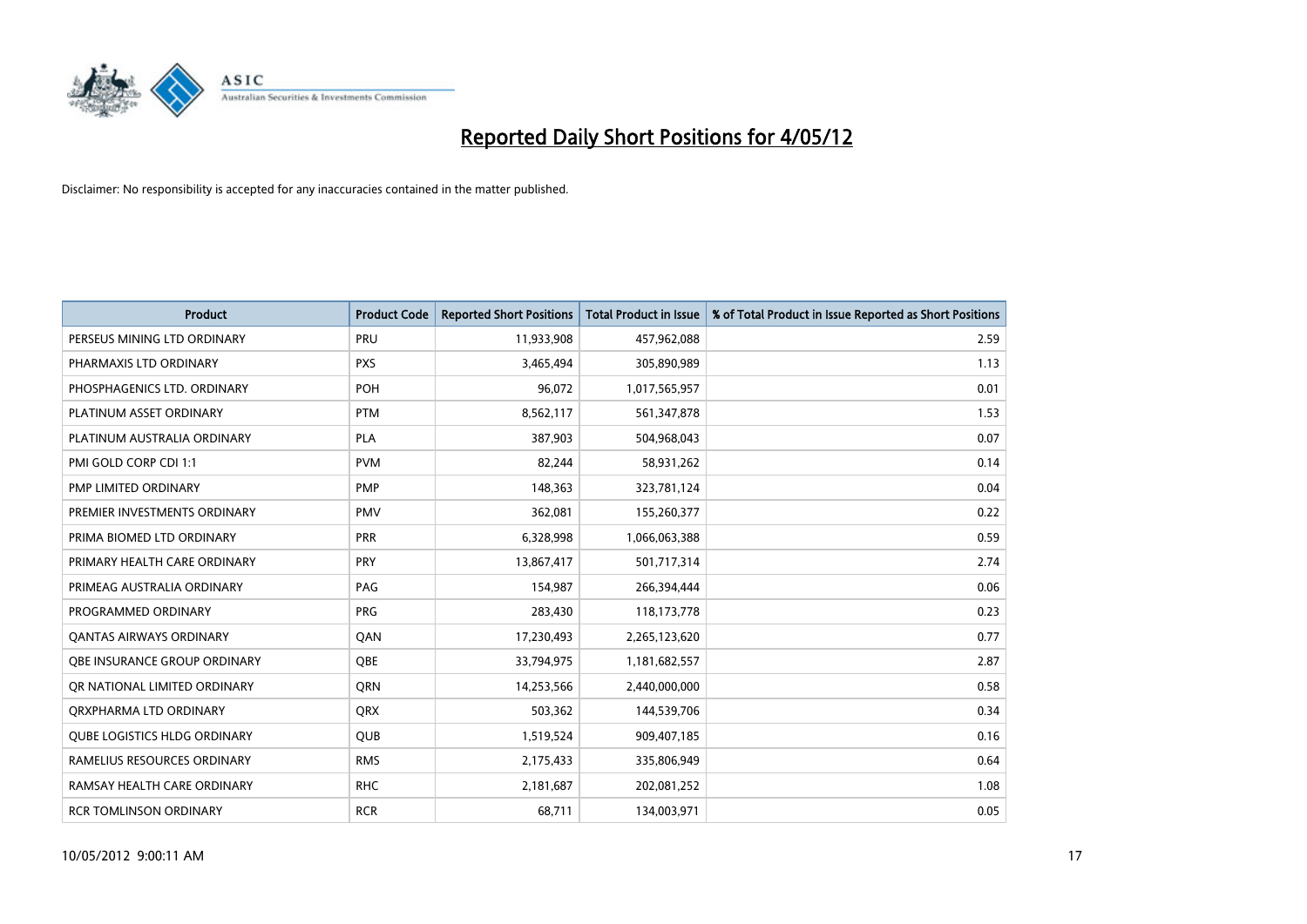

| <b>Product</b>                     | <b>Product Code</b> | <b>Reported Short Positions</b> | <b>Total Product in Issue</b> | % of Total Product in Issue Reported as Short Positions |
|------------------------------------|---------------------|---------------------------------|-------------------------------|---------------------------------------------------------|
| <b>REA GROUP ORDINARY</b>          | <b>REA</b>          | 385,343                         | 131,714,699                   | 0.29                                                    |
| REAL ESTATE CAPITAL UNIT           | <b>RCU</b>          | 16,523                          | 101,014,072                   | 0.02                                                    |
| <b>RECKON LIMITED ORDINARY</b>     | <b>RKN</b>          | 825,324                         | 129,588,015                   | 0.64                                                    |
| RED 5 LIMITED ORDINARY             | <b>RED</b>          | 7,520                           | 135,488,008                   | 0.01                                                    |
| <b>RED FORK ENERGY ORDINARY</b>    | <b>RFE</b>          | 12,000                          | 310,229,853                   | 0.00                                                    |
| REDBANK ENERGY LTD ORDINARY        | <b>AEJ</b>          | 19                              | 786,287                       | 0.00                                                    |
| <b>REDFLEX HOLDINGS ORDINARY</b>   | <b>RDF</b>          | $\overline{2}$                  | 110,345,599                   | 0.00                                                    |
| REGIONAL EXPRESS ORDINARY          | <b>REX</b>          | 10,000                          | 121,254,902                   | 0.01                                                    |
| <b>REGIS RESOURCES ORDINARY</b>    | <b>RRL</b>          | 1,654,910                       | 450,912,907                   | 0.38                                                    |
| RENAISSANCE MINERALS ORDINARY      | <b>RNS</b>          | 2,250,000                       | 108,900,001                   | 2.06                                                    |
| RESMED INC CDI 10:1                | <b>RMD</b>          | 8,974,162                       | 1,556,242,300                 | 0.57                                                    |
| <b>RESOLUTE MINING ORDINARY</b>    | <b>RSG</b>          | 1,375,421                       | 653,224,010                   | 0.20                                                    |
| RESOURCE GENERATION ORDINARY       | <b>RES</b>          | 173                             | 262,895,652                   | 0.00                                                    |
| <b>RETAIL FOOD GROUP ORDINARY</b>  | <b>RFG</b>          | 26,960                          | 108,422,615                   | 0.03                                                    |
| REVERSE CORP LIMITED ORDINARY      | <b>REF</b>          | 100                             | 92,382,175                    | 0.00                                                    |
| REX MINERALS LIMITED ORDINARY      | <b>RXM</b>          | 806,613                         | 176,447,284                   | 0.46                                                    |
| RHG LIMITED ORDINARY               | <b>RHG</b>          | 36,083                          | 308,483,177                   | 0.01                                                    |
| <b>RIALTO ENERGY ORDINARY</b>      | <b>RIA</b>          | 1,325,205                       | 671,347,392                   | 0.20                                                    |
| <b>RIDLEY CORPORATION ORDINARY</b> | <b>RIC</b>          | 121,845                         | 307,817,071                   | 0.04                                                    |
| RIO TINTO LIMITED ORDINARY         | <b>RIO</b>          | 20,382,802                      | 435,758,720                   | 4.66                                                    |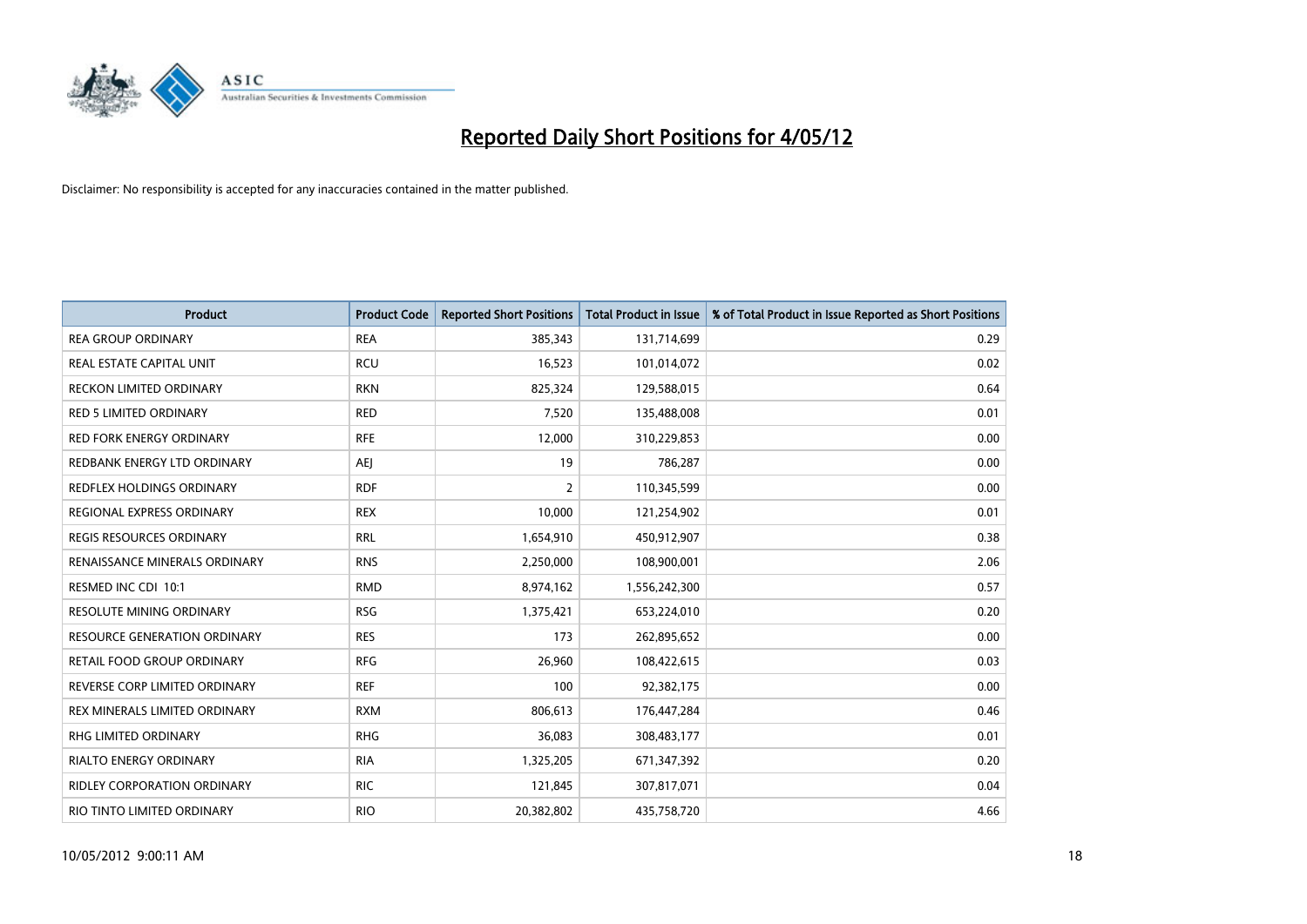

| <b>Product</b>                           | <b>Product Code</b> | <b>Reported Short Positions</b> | <b>Total Product in Issue</b> | % of Total Product in Issue Reported as Short Positions |
|------------------------------------------|---------------------|---------------------------------|-------------------------------|---------------------------------------------------------|
| ROC OIL COMPANY ORDINARY                 | <b>ROC</b>          | 2,337,757                       | 683,235,552                   | 0.35                                                    |
| <b>RURALCO HOLDINGS ORDINARY</b>         | <b>RHL</b>          | 12,000                          | 55,019,284                    | 0.02                                                    |
| SAI GLOBAL LIMITED ORDINARY              | SAI                 | 3,560,483                       | 204,354,836                   | 1.74                                                    |
| SALMAT LIMITED ORDINARY                  | <b>SLM</b>          | 2,013,289                       | 159,802,174                   | 1.25                                                    |
| SAMSON OIL & GAS LTD ORDINARY            | SSN                 | 2,701,108                       | 1,759,875,827                 | 0.15                                                    |
| SANDFIRE RESOURCES ORDINARY              | <b>SFR</b>          | 2,452,021                       | 151,158,635                   | 1.62                                                    |
| <b>SANTOS LTD ORDINARY</b>               | <b>STO</b>          | 5,705,366                       | 952,773,666                   | 0.58                                                    |
| SARACEN MINERAL ORDINARY                 | <b>SAR</b>          | 1,573,977                       | 594,474,340                   | 0.27                                                    |
| SEDGMAN LIMITED ORDINARY                 | <b>SDM</b>          | 35,044                          | 214,292,930                   | 0.01                                                    |
| SEEK LIMITED ORDINARY                    | <b>SEK</b>          | 12,221,788                      | 337,101,307                   | 3.65                                                    |
| SENEX ENERGY LIMITED ORDINARY            | <b>SXY</b>          | 2,184,819                       | 923,847,416                   | 0.23                                                    |
| SERVCORP LIMITED ORDINARY                | SRV                 | 8,429                           | 98,440,807                    | 0.01                                                    |
| SERVICE STREAM ORDINARY                  | SSM                 | 400                             | 283,418,867                   | 0.00                                                    |
| SEVEN GROUP HOLDINGS ORDINARY            | <b>SVW</b>          | 656,405                         | 307,410,281                   | 0.19                                                    |
| SEVEN WEST MEDIA LTD ORDINARY            | <b>SWM</b>          | 13,160,293                      | 666,105,054                   | 1.99                                                    |
| SIGMA PHARMACEUTICAL ORDINARY            | <b>SIP</b>          | 6,025,668                       | 1,181,236,748                 | 0.53                                                    |
| SILEX SYSTEMS ORDINARY                   | <b>SLX</b>          | 674,648                         | 170,143,997                   | 0.39                                                    |
| SILVER LAKE RESOURCE ORDINARY            | <b>SLR</b>          | 1,794,631                       | 220,264,064                   | 0.82                                                    |
| SIMS METAL MGMT LTD ORDINARY             | SGM                 | 8,250,712                       | 205,856,443                   | 3.99                                                    |
| SINGAPORE TELECOMM. CHESS DEPOSITARY INT | SGT                 | 9,311,011                       | 165,074,137                   | 5.64                                                    |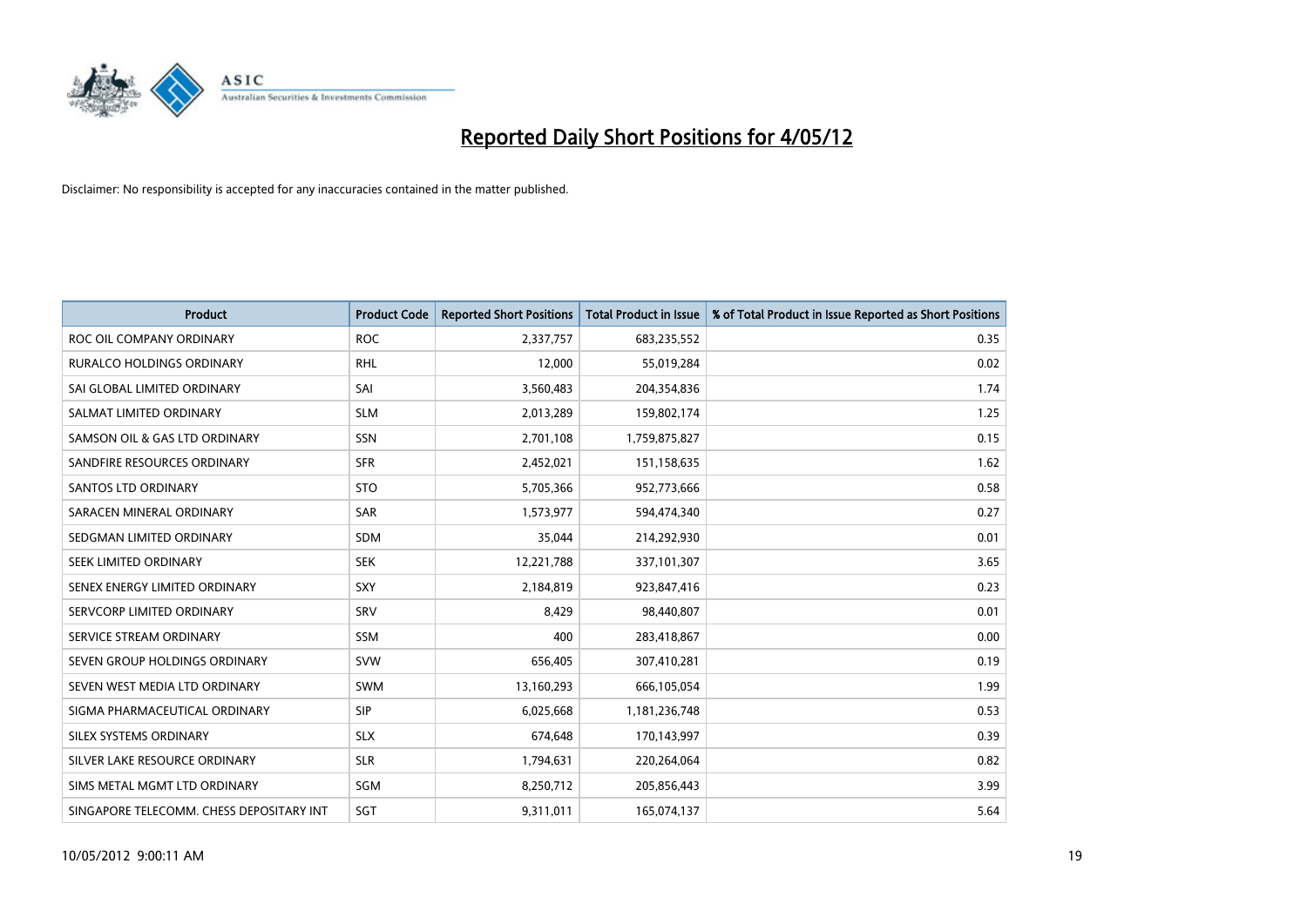

| <b>Product</b>                           | <b>Product Code</b> | <b>Reported Short Positions</b> | <b>Total Product in Issue</b> | % of Total Product in Issue Reported as Short Positions |
|------------------------------------------|---------------------|---------------------------------|-------------------------------|---------------------------------------------------------|
| SIRTEX MEDICAL ORDINARY                  | <b>SRX</b>          | 5,567                           | 55,768,136                    | 0.01                                                    |
| SKILLED GROUP LTD ORDINARY               | <b>SKE</b>          | 21,142                          | 233,487,276                   | 0.00                                                    |
| SKY CITY ENTERTAIN, ORDINARY             | <b>SKC</b>          | 715,101                         | 576,958,340                   | 0.12                                                    |
| <b>SLATER &amp; GORDON ORDINARY</b>      | SGH                 | 5,467                           | 168,413,231                   | 0.00                                                    |
| SMS MANAGEMENT, ORDINARY                 | SMX                 | 723,771                         | 68,290,180                    | 1.05                                                    |
| SONIC HEALTHCARE ORDINARY                | <b>SHL</b>          | 6,399,350                       | 389,969,875                   | 1.65                                                    |
| SOUL PATTINSON (W.H) ORDINARY            | SOL                 | 12,749                          | 239,395,320                   | 0.01                                                    |
| SOUTH BOULDER MINES ORDINARY             | <b>STB</b>          | 100,279                         | 116,232,826                   | 0.09                                                    |
| SP AUSNET STAPLED SECURITIES             | SPN                 | 793,319                         | 2,896,219,682                 | 0.01                                                    |
| SPARK INFRASTRUCTURE STAPLED NOTE & UNIT | SKI                 | 83,673,163                      | 1,326,734,264                 | 6.31                                                    |
| SPDR 200 FUND ETF UNITS                  | <b>STW</b>          | 1,100                           | 51,938,531                    | 0.00                                                    |
| SPECIALTY FASHION ORDINARY               | <b>SFH</b>          | 2,099,171                       | 192,086,121                   | 1.09                                                    |
| SPOTLESS GROUP LTD ORDINARY              | <b>SPT</b>          | 464,180                         | 265,746,161                   | 0.17                                                    |
| ST BARBARA LIMITED ORDINARY              | SBM                 | 9,432,361                       | 325,615,389                   | 2.88                                                    |
| STANMORE COAL LTD ORDINARY               | <b>SMR</b>          | 18,936                          | 160,180,221                   | 0.01                                                    |
| STARPHARMA HOLDINGS ORDINARY             | SPL                 | 1,660,731                       | 280,802,451                   | 0.60                                                    |
| STHN CROSS MEDIA ORDINARY                | SXL                 | 4,229,951                       | 704,594,449                   | 0.60                                                    |
| STOCKLAND UNITS/ORD STAPLED              | SGP                 | 16,394,033                      | 2,229,965,810                 | 0.73                                                    |
| STRAITS RES LTD. ORDINARY                | SRO                 | 117,989                         | 408,129,474                   | 0.03                                                    |
| STRIKE ENERGY LTD ORDINARY               | <b>STX</b>          | 28,463                          | 542,653,495                   | 0.01                                                    |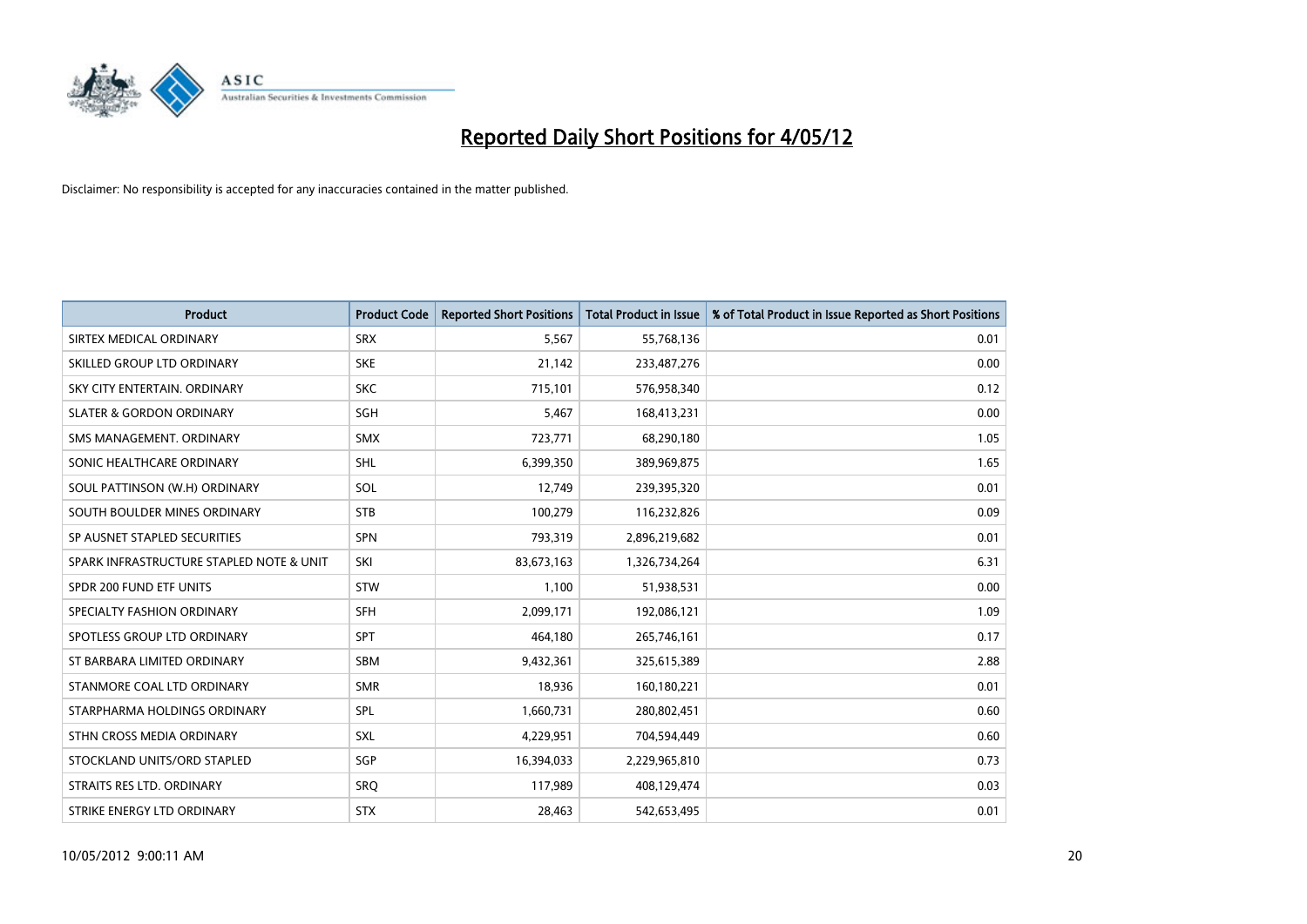

| <b>Product</b>                     | <b>Product Code</b> | <b>Reported Short Positions</b> | <b>Total Product in Issue</b> | % of Total Product in Issue Reported as Short Positions |
|------------------------------------|---------------------|---------------------------------|-------------------------------|---------------------------------------------------------|
| <b>STW COMMUNICATIONS ORDINARY</b> | SGN                 | 25,066                          | 362,798,351                   | 0.00                                                    |
| SUNCORP GROUP LTD ORDINARY         | <b>SUN</b>          | 12,266,096                      | 1,286,600,980                 | 0.93                                                    |
| SUNDANCE ENERGY ORDINARY           | <b>SEA</b>          | 449,913                         | 277,098,474                   | 0.16                                                    |
| SUNDANCE RESOURCES ORDINARY        | SDL                 | 8,232,295                       | 2,933,534,505                 | 0.27                                                    |
| SUNLAND GROUP LTD ORDINARY         | <b>SDG</b>          | 91,510                          | 201,578,526                   | 0.05                                                    |
| SUPER RET REP LTD ORDINARY         | <b>SUL</b>          | 922,935                         | 196,152,971                   | 0.45                                                    |
| SYD AIRPORT STAPLED US PROHIBIT.   | <b>SYD</b>          | 8,551,619                       | 1,861,210,782                 | 0.44                                                    |
| TABCORP HOLDINGS LTD ORDINARY      | <b>TAH</b>          | 5,709,844                       | 730,113,969                   | 0.77                                                    |
| TANAMI GOLD NL ORDINARY            | <b>TAM</b>          | 195,825                         | 261,132,677                   | 0.08                                                    |
| TAP OIL LIMITED ORDINARY           | <b>TAP</b>          | 1,362,724                       | 241,295,311                   | 0.56                                                    |
| TASSAL GROUP LIMITED ORDINARY      | <b>TGR</b>          | 47,026                          | 146,304,404                   | 0.02                                                    |
| <b>TATTS GROUP LTD ORDINARY</b>    | <b>TTS</b>          | 10,942,313                      | 1,362,919,733                 | 0.79                                                    |
| TECHNOLOGY ONE ORDINARY            | <b>TNE</b>          | 10,484                          | 304,910,455                   | 0.00                                                    |
| TELECOM CORPORATION ORDINARY       | <b>TEL</b>          | 14,783,143                      | 1,930,043,981                 | 0.74                                                    |
| TELSTRA CORPORATION, ORDINARY      | <b>TLS</b>          | 48,915,268                      | 12,443,074,357                | 0.39                                                    |
| TEN NETWORK HOLDINGS ORDINARY      | <b>TEN</b>          | 64,492,344                      | 1,045,236,720                 | 6.17                                                    |
| TERANGA GOLD CORP CDI 1:1          | <b>TGZ</b>          | 143,961                         | 156, 191, 477                 | 0.08                                                    |
| TEXON PETROLEUM LTD ORDINARY       | <b>TXN</b>          | 22,922                          | 245,039,848                   | 0.01                                                    |
| TFS CORPORATION LTD ORDINARY       | <b>TFC</b>          | 207,942                         | 279,621,829                   | 0.07                                                    |
| THAKRAL HOLDINGS GRP ORDINARY/UNIT | <b>THG</b>          | 164                             | 585,365,014                   | 0.00                                                    |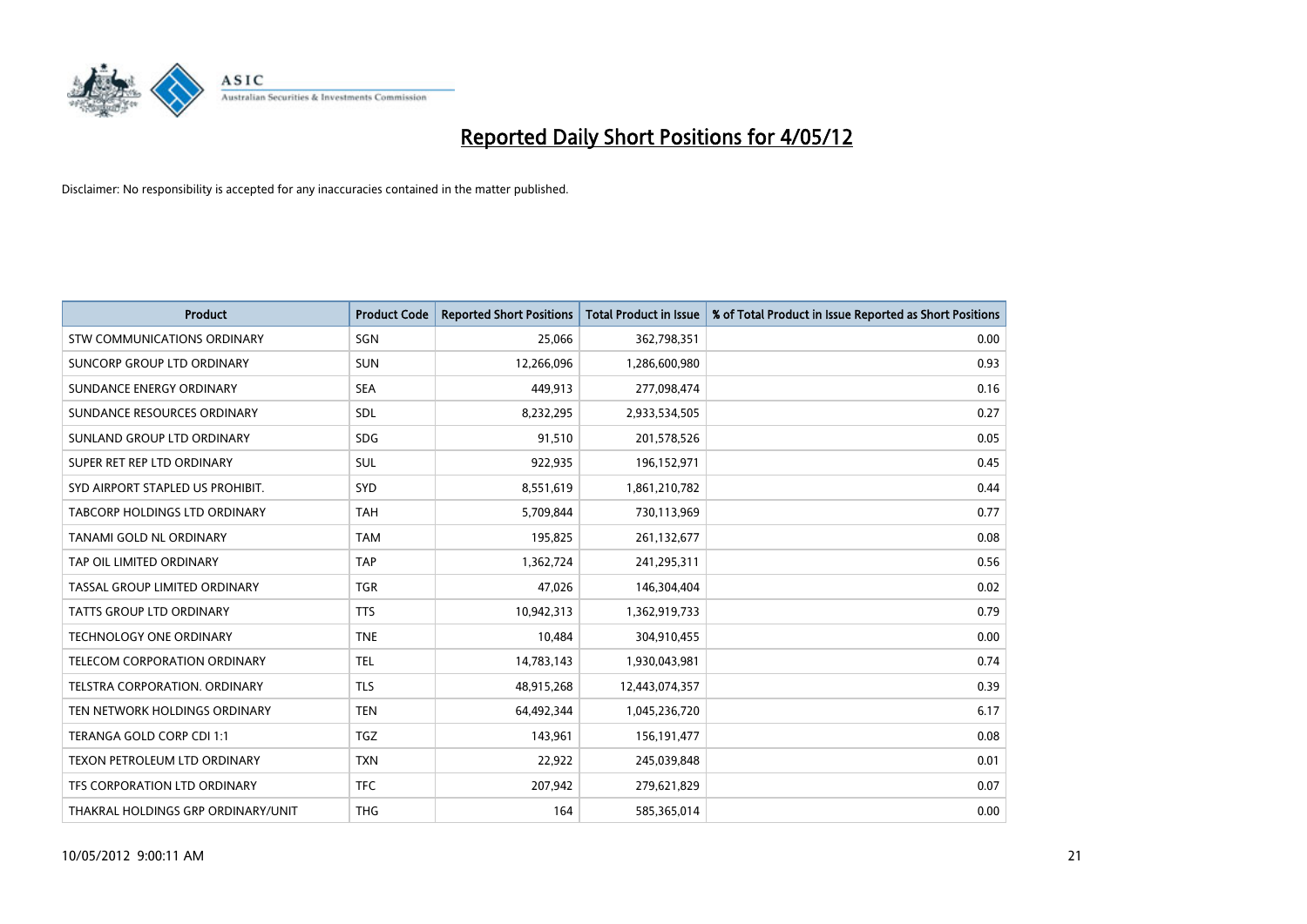

| <b>Product</b>                       | <b>Product Code</b> | <b>Reported Short Positions</b> | <b>Total Product in Issue</b> | % of Total Product in Issue Reported as Short Positions |
|--------------------------------------|---------------------|---------------------------------|-------------------------------|---------------------------------------------------------|
| THE REJECT SHOP ORDINARY             | <b>TRS</b>          | 1,527,129                       | 26,071,170                    | 5.87                                                    |
| THINKSMART LIMITED ORDINARY          | <b>TSM</b>          | 175,000                         | 156,005,431                   | 0.11                                                    |
| THORN GROUP LIMITED ORDINARY         | <b>TGA</b>          | 219,870                         | 146,374,703                   | 0.15                                                    |
| <b>TIGER RESOURCES ORDINARY</b>      | <b>TGS</b>          | 2,414,828                       | 673,470,269                   | 0.35                                                    |
| <b>TISHMAN SPEYER UNITS</b>          | <b>TSO</b>          | 40,786                          | 338,440,904                   | 0.01                                                    |
| TOLL HOLDINGS LTD ORDINARY           | <b>TOL</b>          | 24,898,110                      | 717,133,875                   | 3.45                                                    |
| TOX FREE SOLUTIONS ORDINARY          | <b>TOX</b>          | 12,638                          | 114,838,108                   | 0.01                                                    |
| TPG TELECOM LIMITED ORDINARY         | <b>TPM</b>          | 2,538,310                       | 793,808,141                   | 0.32                                                    |
| <b>TRADE ME GROUP ORDINARY</b>       | <b>TME</b>          | 192,231                         | 395,745,510                   | 0.05                                                    |
| <b>TRANSFIELD SERVICES ORDINARY</b>  | <b>TSE</b>          | 4,270,088                       | 531,933,468                   | 0.81                                                    |
| TRANSPACIFIC INDUST. ORDINARY        | <b>TPI</b>          | 3,819,180                       | 1,578,209,025                 | 0.24                                                    |
| TRANSURBAN GROUP TRIPLE STAPLED SEC. | TCL                 | 5,193,340                       | 1,458,321,112                 | 0.35                                                    |
| TREASURY WINE ESTATE ORDINARY        | <b>TWE</b>          | 16,016,056                      | 647,227,144                   | 2.46                                                    |
| TROY RESOURCES LTD ORDINARY          | <b>TRY</b>          | 669,722                         | 89,296,649                    | 0.73                                                    |
| UGL LIMITED ORDINARY                 | UGL                 | 5,365,012                       | 166,315,038                   | 3.22                                                    |
| UNILIFE CORPORATION CDI 6:1          | <b>UNS</b>          | 211,168                         | 262,492,566                   | 0.08                                                    |
| UXC LIMITED ORDINARY                 | <b>UXC</b>          | 386,117                         | 305,034,291                   | 0.13                                                    |
| <b>VENTURE MINERALS ORDINARY</b>     | <b>VMS</b>          | 29,439                          | 232,468,592                   | 0.01                                                    |
| VIRGIN AUS HLDG LTD ORDINARY         | <b>VAH</b>          | 3,950,061                       | 2,210,197,600                 | 0.17                                                    |
| WAH NAM INT HLDG LTD ORDINARY        | <b>WNI</b>          | 99,684                          | 6,574,826,673                 | 0.00                                                    |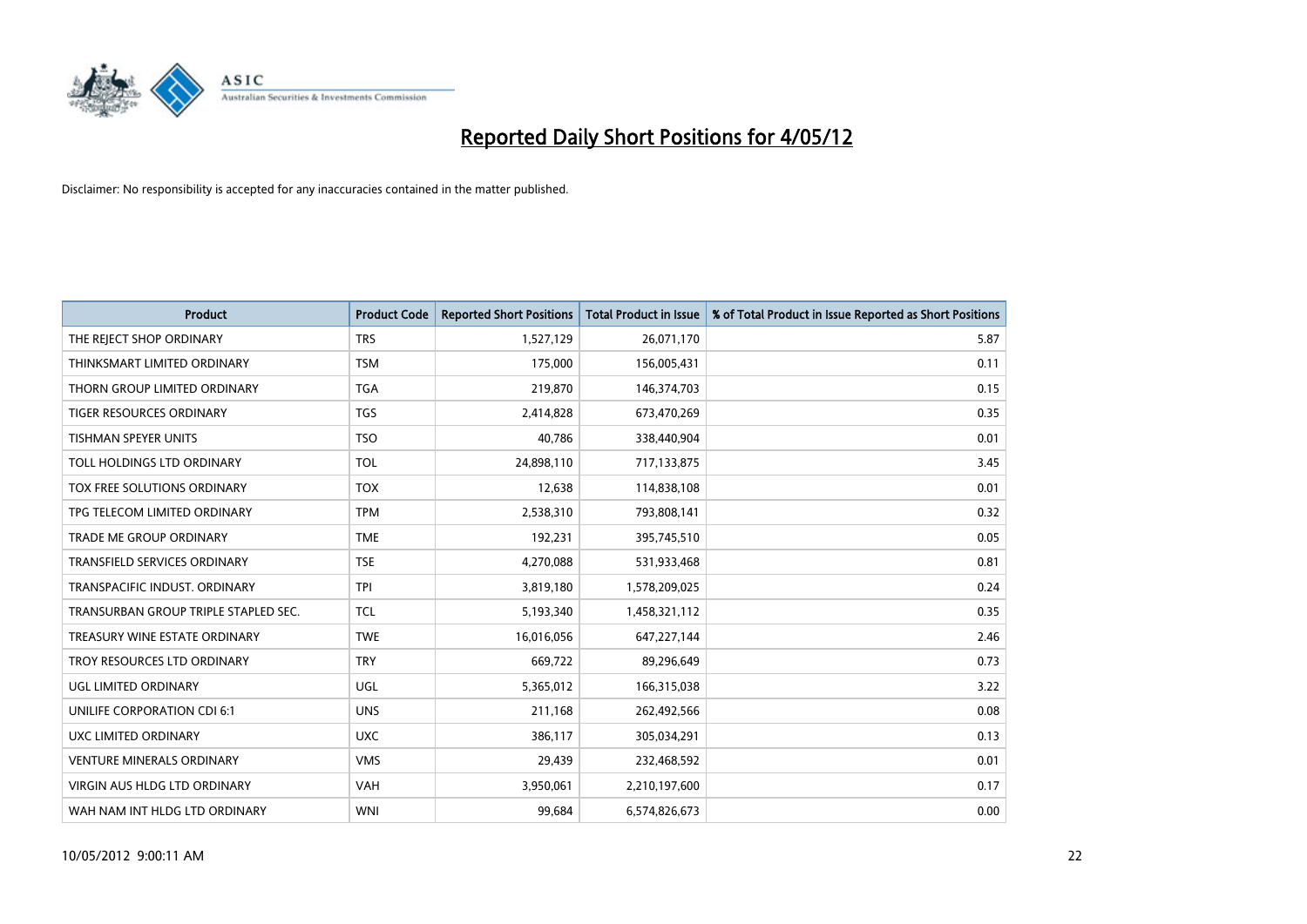

| <b>Product</b>                         | <b>Product Code</b> | <b>Reported Short Positions</b> | <b>Total Product in Issue</b> | % of Total Product in Issue Reported as Short Positions |
|----------------------------------------|---------------------|---------------------------------|-------------------------------|---------------------------------------------------------|
| <b>WATPAC LIMITED ORDINARY</b>         | <b>WTP</b>          | 64,883                          | 184,332,526                   | 0.02                                                    |
| <b>WDS LIMITED ORDINARY</b>            | <b>WDS</b>          | 7                               | 144,740,614                   | 0.00                                                    |
| WEBJET LIMITED ORDINARY                | <b>WEB</b>          | 6,924                           | 72,348,080                    | 0.01                                                    |
| WESFARMERS LIMITED ORDINARY            | <b>WES</b>          | 31,592,896                      | 1,006,491,544                 | 3.11                                                    |
| WESFARMERS LIMITED PARTIALLY PROTECTED | <b>WESN</b>         | 130,049                         | 150,580,618                   | 0.08                                                    |
| WESTERN AREAS NL ORDINARY              | <b>WSA</b>          | 10,007,434                      | 179,735,899                   | 5.57                                                    |
| WESTFIELD GROUP ORD/UNIT STAPLED SEC   | <b>WDC</b>          | 10,077,673                      | 2,300,929,460                 | 0.41                                                    |
| WESTFIELD RETAIL TST UNIT STAPLED      | <b>WRT</b>          | 54,121,644                      | 3,054,166,195                 | 1.77                                                    |
| <b>WESTPAC BANKING CORP ORDINARY</b>   | <b>WBC</b>          | 64,201,134                      | 3,054,189,887                 | 2.05                                                    |
| WHITE ENERGY COMPANY ORDINARY          | <b>WEC</b>          | 1,944,411                       | 322,974,494                   | 0.59                                                    |
| WHITEHAVEN COAL DEF EX AZT             | <b>WHCN</b>         | 1,930,275                       | 386,973,367                   | 0.50                                                    |
| WHITEHAVEN COAL ORDINARY               | <b>WHC</b>          | 23,843,155                      | 502,668,417                   | 4.72                                                    |
| WHK GROUP LIMITED ORDINARY             | <b>WHG</b>          | 25,801                          | 265,200,652                   | 0.01                                                    |
| WHL ENERGY LIMITED ORDINARY            | <b>WHN</b>          | 9,090,910                       | 1,407,038,386                 | 0.64                                                    |
| <b>WILDHORSE ENERGY ORDINARY</b>       | <b>WHE</b>          | 26,413                          | 281,805,997                   | 0.01                                                    |
| WINDIMURRA VANADIUM ORDINARY           | <b>WVL</b>          | 163,685                         | 154,278,674                   | 0.11                                                    |
| WOODSIDE PETROLEUM ORDINARY            | <b>WPL</b>          | 3,779,733                       | 823,910,657                   | 0.44                                                    |
| WOOLWORTHS LIMITED ORDINARY            | <b>WOW</b>          | 7,142,930                       | 1,226,894,810                 | 0.55                                                    |
| <b>WORLEYPARSONS LTD ORDINARY</b>      | <b>WOR</b>          | 4,792,863                       | 242,154,425                   | 1.95                                                    |
| WOTIF.COM HOLDINGS ORDINARY            | <b>WTF</b>          | 14,646,455                      | 211,736,244                   | 6.94                                                    |